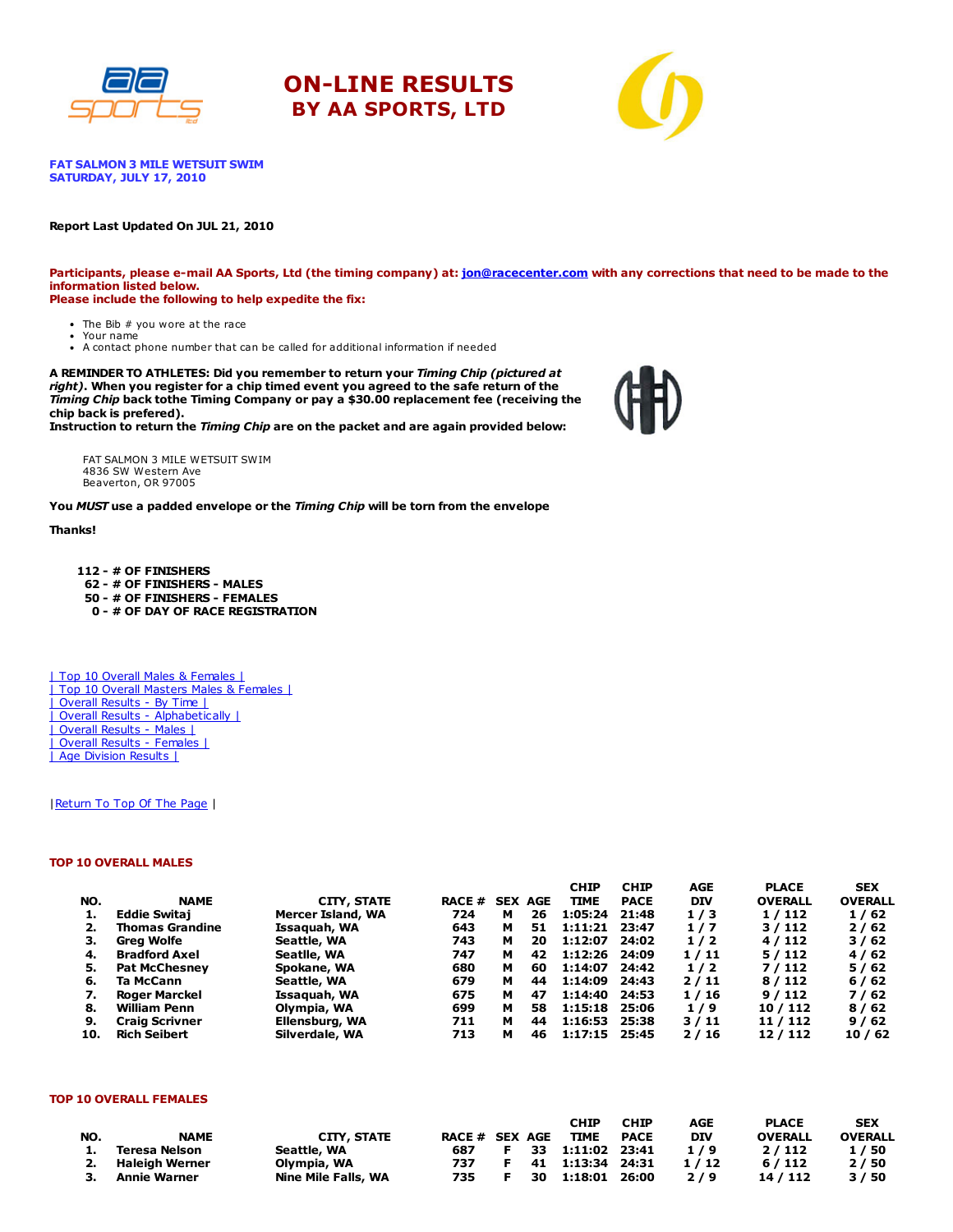| 4. | <b>Danielle Trevino</b>                | Seattle, WA  | 728 | 23  | 1:18:13 26:04 | 1/1  | 15 / 112 | 4 / 50  |
|----|----------------------------------------|--------------|-----|-----|---------------|------|----------|---------|
| 5. | Marla Kaufman                          | Seattle, WA  | 664 | 35  | 1:22:13 27:24 | 1/9  | 24/112   | 5/50    |
|    | 6. Geraldine Vander Haegen Olympia, WA |              | 731 | 43. | 1:23:39 27:53 | 2/12 | 27/112   | 6/50    |
| 7. | Michelle McRae                         | Redmond, WA  | 682 | 34  | 1:23:42 27:54 | 3/9  | 28 / 112 | 7/50    |
| 8. | Susannah Iltis                         | Bellevue, WA | 655 | 41  | 1:24:29 28:10 | 3/12 | 30/112   | 8/50    |
| 9. | Karin Gardner                          | Seattle, WA  | 639 | 41  | 1:24:43 28:14 | 4/12 | 31/112   | 9/50    |
|    | 10. Jane Carley                        | Seguim, WA   | 611 | 28  | 1:25:56 28:39 | 1/5  | 32/112   | 10 / 50 |

### TOP 10 OVERALL MASTERS MALES

|     |                        |                |               |   |                | <b>CHIP</b>   | <b>CHIP</b> | <b>AGE</b> | <b>PLACE</b>   | <b>SEX</b>     |
|-----|------------------------|----------------|---------------|---|----------------|---------------|-------------|------------|----------------|----------------|
| NO. | <b>NAME</b>            | CITY, STATE    | <b>RACE #</b> |   | <b>SEX AGE</b> | <b>TIME</b>   | <b>PACE</b> | <b>DIV</b> | <b>OVERALL</b> | <b>OVERALL</b> |
|     | <b>Thomas Grandine</b> | Issaquah, WA   | 643           | м | 51             | 1:11:21       | 23:47       | 1/7        | 3/112          | 2/62           |
|     | <b>Bradford Axel</b>   | Seatlle, WA    | 747           | м | 42             | 1:12:26       | 24:09       | 1/11       | 5/112          | 4/62           |
| З.  | <b>Pat McChesnev</b>   | Spokane, WA    | 680           | м | 60             | 1:14:07       | 24:42       | 1/2        | 7/112          | 5/62           |
| 4.  | Ta McCann              | Seattle, WA    | 679           | м | 44             | 1:14:09       | 24:43       | 2/11       | 8/112          | 6/62           |
| 5.  | <b>Roger Marckel</b>   | Issaguah, WA   | 675           | м | 47             | 1:14:40       | 24:53       | 1/16       | 9/112          | 7/62           |
| 6.  | <b>William Penn</b>    | Olympia, WA    | 699           | м | 58             | 1:15:18       | 25:06       | 1/9        | 10/112         | 8/62           |
| 7.  | <b>Craig Scrivner</b>  | Ellensburg, WA | 711           | м | 44             | 1:16:53       | 25:38       | 3/11       | 11 / 112       | 9/62           |
| 8.  | <b>Rich Seibert</b>    | Silverdale, WA | 713           | м | 46             | 1:17:15       | 25:45       | 2/16       | 12/112         | 10/62          |
| 9.  | <b>Rob Dunlop</b>      | Seattle, WA    | 628           | м | 43             | 1:17:40       | 25:53       | 4/11       | 13/112         | 11/62          |
| 10. | <b>Trip Switzer</b>    | Seattle, WA    | 725           | м | 45             | 1:18:22 26:07 |             | 3/16       | 16 / 112       | 12/62          |

#### TOP 10 OVERALL MASTERS FEMALES

| NO. | <b>NAME</b>                         | CITY, STATE            | <b>RACE #</b> |    | <b>SEX AGE</b> | <b>CHIP</b><br><b>TIME</b> | <b>CHIP</b><br><b>PACE</b> | AGE<br><b>DIV</b> | <b>PLACE</b><br><b>OVERALL</b> | <b>SEX</b><br><b>OVERALL</b> |
|-----|-------------------------------------|------------------------|---------------|----|----------------|----------------------------|----------------------------|-------------------|--------------------------------|------------------------------|
|     | Haleigh Werner                      | Olympia, WA            | 737           | F  | 41             | 1:13:34                    | 24:31                      | 1/12              | 6/112                          | 2/50                         |
|     | Geraldine Vander Haegen Olympia, WA |                        | 731           | F. | 43             | 1:23:39                    | 27:53                      | 2/12              | 27/112                         | 6 / 50                       |
| З.  | <b>Susannah Iltis</b>               | Bellevue, WA           | 655           | F. | 41             | 1:24:29                    | 28:10                      | 3/12              | 30/112                         | 8/50                         |
| 4.  | Karin Gardner                       | Seattle, WA            | 639           | F. | 41             | 1:24:43                    | 28:14                      | 4/12              | 31 / 112                       | 9/50                         |
| 5.  | Tatvana Mishel                      | Seattle, WA            | 685           | F. | 46             | 1:30:40                    | 30:13                      | 1/6               | 44 / 112                       | 13 / 50                      |
| 6.  | <b>Carol Rav</b>                    | Seattle, WA            | 703           | F. | 44             | 1:31:04                    | 30:21                      | 5/12              | 48 / 112                       | 15 / 50                      |
| 7.  | Sara Graham                         | <b>Woodinville, WA</b> | 642           | F. | 47             | 1:33:39                    | 31:13                      | 2/6               | 51 / 112                       | 17/50                        |
| 8.  | Jan Acuff                           | Seattle, WA            | 602           | F  | 55             | 1:34:57                    | 31:39                      | 1/4               | 52 / 112                       | 18 / 50                      |
| 9.  | Kay Rawlings                        | Seattle, WA            | 702           | F  | 42             | 1:35:05                    | 31:42                      | 6/12              | 54 / 112                       | 19 / 50                      |
| 10. | Liza Vonrosenstiel                  | Flagstaff, AZ          | 733           | F  | 55             | 1:38:08                    | 32:43                      | 2/4               | 60/112                         | 21/50                        |

# | Return To Top Of The Page |

# MEN'S & WOMEN'S OVERALL RESULTS - 3 MILE WETSUIT

|     |                         |                     |               |                |    | <b>CHIP</b> | <b>CHIP</b> | <b>AGE</b> | <b>PLACE</b>   | <b>SEX</b>     |
|-----|-------------------------|---------------------|---------------|----------------|----|-------------|-------------|------------|----------------|----------------|
| NO. | <b>NAME</b>             | <b>CITY, STATE</b>  | <b>RACE #</b> | <b>SEX AGE</b> |    | <b>TIME</b> | <b>PACE</b> | <b>DIV</b> | <b>OVERALL</b> | <b>OVERALL</b> |
| 1.  | <b>Eddie Switaj</b>     | Mercer Island, WA   | 724           | м              | 26 | 1:05:24     | 21:48       | 1/3        | 1/112          | 1/62           |
| 2.  | Teresa Nelson           | Seattle, WA         | 687           | F              | 33 | 1:11:02     | 23:41       | 1/9        | 2/112          | 1/50           |
| з.  | <b>Thomas Grandine</b>  | Issaquah, WA        | 643           | м              | 51 | 1:11:21     | 23:47       | 1/7        | 3/112          | 2/62           |
| 4.  | <b>Greg Wolfe</b>       | Seattle, WA         | 743           | м              | 20 | 1:12:07     | 24:02       | 1/2        | 4/112          | 3/62           |
| 5.  | <b>Bradford Axel</b>    | Seatlle, WA         | 747           | м              | 42 | 1:12:26     | 24:09       | 1/11       | 5/112          | 4/62           |
| 6.  | <b>Haleigh Werner</b>   | Olympia, WA         | 737           | F              | 41 | 1:13:34     | 24:31       | 1/12       | 6/112          | 2/50           |
| 7.  | <b>Pat McChesney</b>    | Spokane, WA         | 680           | м              | 60 | 1:14:07     | 24:42       | 1/2        | 7/112          | 5/62           |
| 8.  | Ta McCann               | Seattle, WA         | 679           | м              | 44 | 1:14:09     | 24:43       | 2/11       | 8/112          | 6/62           |
| 9.  | Roger Marckel           | Issaquah, WA        | 675           | м              | 47 | 1:14:40     | 24:53       | 1/16       | 9/112          | 7/62           |
| 10. | <b>William Penn</b>     | Olympia, WA         | 699           | м              | 58 | 1:15:18     | 25:06       | 1/9        | 10 / 112       | 8/62           |
| 11. | <b>Craig Scrivner</b>   | Ellensburg, WA      | 711           | м              | 44 | 1:16:53     | 25:38       | 3/11       | 11/112         | 9/62           |
| 12. | <b>Rich Seibert</b>     | Silverdale, WA      | 713           | м              | 46 | 1:17:15     | 25:45       | 2/16       | 12/112         | 10/62          |
| 13. | <b>Rob Dunlop</b>       | Seattle, WA         | 628           | м              | 43 | 1:17:40     | 25:53       | 4/11       | 13 / 112       | 11/62          |
| 14. | <b>Annie Warner</b>     | Nine Mile Falls, WA | 735           | F              | 30 | 1:18:01     | 26:00       | 2/9        | 14 / 112       | 3/50           |
| 15. | <b>Danielle Trevino</b> | Seattle, WA         | 728           | F              | 23 | 1:18:13     | 26:04       | 1/1        | 15 / 112       | 4/50           |
| 16. | Trip Switzer            | Seattle, WA         | 725           | м              | 45 | 1:18:22     | 26:07       | 3/16       | 16 / 112       | 12/62          |
| 17. | <b>Jose Collas</b>      | Seattle, WA         | 744           | м              | 45 | 1:18:34     | 26:11       | 4/16       | 17 / 112       | 13/62          |
| 18. | <b>Michael Pipta</b>    | <b>Bellevue, WA</b> | 700           | м              | 45 | 1:18:41     | 26:14       | 5/16       | 18 / 112       | 14 / 62        |
| 19. | <b>Carl Haynie</b>      | Sammamish, WA       | 650           | м              | 49 | 1:19:48     | 26:36       | 6/16       | 19 / 112       | 15 / 62        |
| 20. | Jim Lasersohn           | Seattle, WA         | 670           | м              | 45 | 1:20:44     | 26:55       | 7/16       | 20 / 112       | 16 / 62        |
| 21. | John De Wit             | Clinton, WA         | 624           | м              | 57 | 1:21:06     | 27:02       | 2/9        | 21 / 112       | 17/62          |
| 22. | <b>Sean Fahev</b>       | North Las Vegas, NV | 633           | м              | 24 | 1:21:34     | 27:11       | 2/2        | 22 / 112       | 18 / 62        |
| 23. | <b>Michael Jones</b>    | Seattle, WA         | 662           | м              | 50 | 1:21:50     | 27:17       | 2/7        | 23 / 112       | 19 / 62        |
| 24. | Marla Kaufman           | Seattle, WA         | 664           | F              | 35 | 1:22:13     | 27:24       | 1/9        | 24 / 112       | 5/50           |
| 25. | <b>Michael Klein</b>    | Seattle, WA         | 745           | м              | 44 | 1:22:51     | 27:37       | 5/11       | 25 / 112       | 20/62          |
| 26. | <b>James Devere</b>     | Richland, WA        | 625           | м              | 38 | 1:22:58     | 27:39       | 1/6        | 26 / 112       | 21/62          |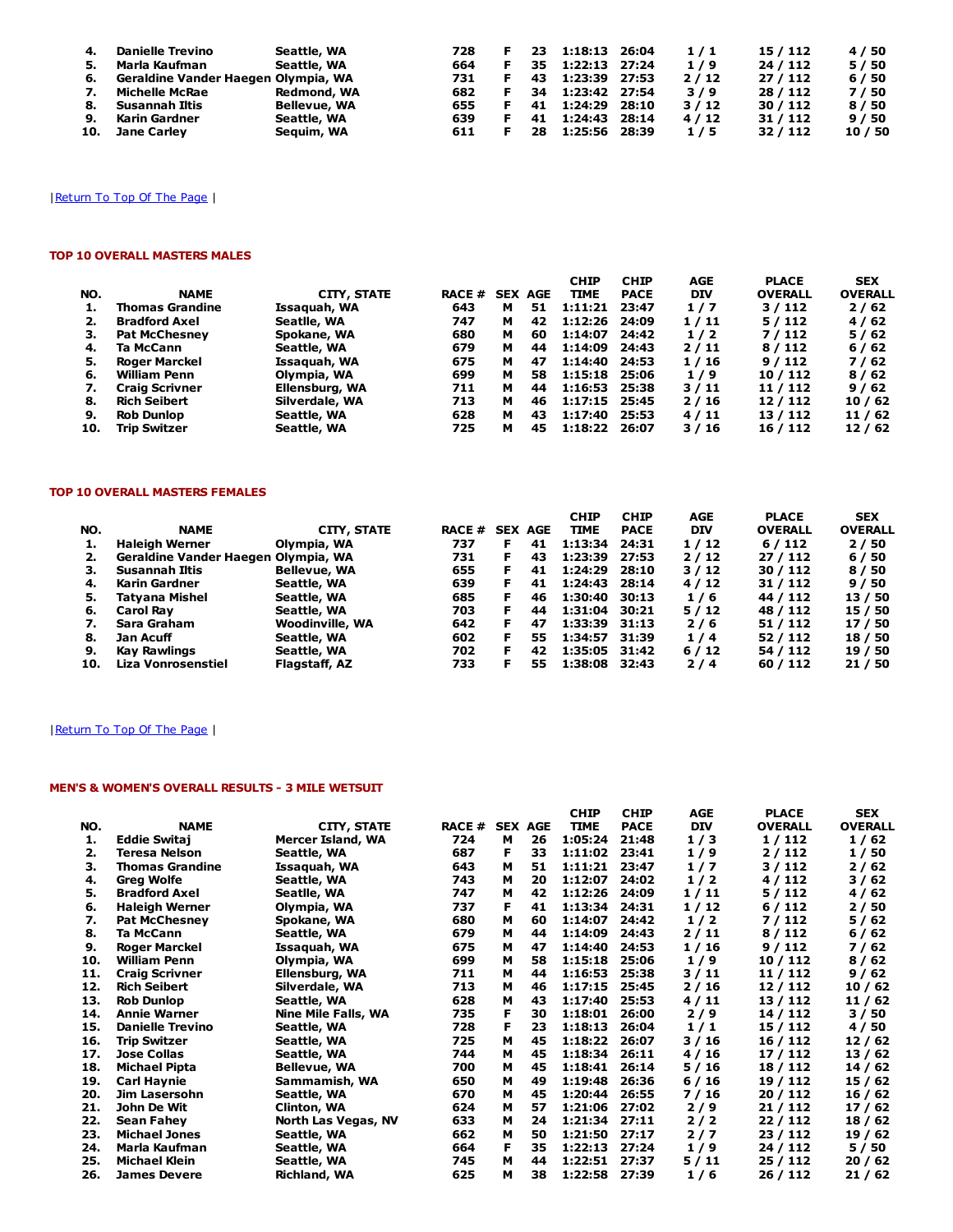| 27.  | Geraldine Vander Haegen Olympia, WA |                              | 731 | F | 43 | 1:23:39       | 27:53 | 2 / 12  | 27 / 112  | 6/50    |
|------|-------------------------------------|------------------------------|-----|---|----|---------------|-------|---------|-----------|---------|
| 28.  | <b>Michelle McRae</b>               | Redmond, WA                  | 682 | F | 34 | 1:23:42       | 27:54 | 3/9     | 28 / 112  | 7/50    |
| 29.  | <b>Frank Striegl</b>                | Seattle, WA                  | 722 | м | 46 | 1:24:01       | 28:00 | 8/16    | 29 / 112  | 22/62   |
| 30.  | Susannah Iltis                      | Bellevue, WA                 | 655 | F | 41 | 1:24:29       | 28:10 | 3 / 12  | 30 / 112  | 8/50    |
| 31.  | Karin Gardner                       | Seattle, WA                  | 639 | F | 41 | 1:24:43       | 28:14 | 4 / 12  | 31 / 112  | 9/50    |
| 32.  | Jane Carley                         | Sequim, WA                   | 611 | F | 28 | 1:25:56       | 28:39 | 1/5     | 32 / 112  | 10/50   |
| 33.  | <b>Patrick Wineman</b>              | Silverdale, WA               | 740 | М | 30 | 1:26:15       | 28:45 | 1/4     | 33 / 112  | 23/62   |
| 34.  | <b>Orlando Boleda</b>               |                              | 607 |   | 55 |               |       |         | 34 / 112  |         |
|      |                                     | <b>Bainbridge Island, WA</b> |     | М |    | 1:26:30       | 28:50 | 3/9     |           | 24/62   |
| 35.  | <b>Alan Florsheim</b>               | Issaquah, WA                 | 637 | М | 43 | 1:27:26       | 29:09 | 6 / 11  | 35 / 112  | 25/62   |
| 36.  | <b>Philip Pearl</b>                 | Flagstaff, AZ                | 697 | М | 52 | 1:27:47       | 29:16 | 3/7     | 36 / 112  | 26/62   |
| 37.  | <b>Howard Jess</b>                  | Mercer Island, WA            | 660 | М | 58 | 1:27:52       | 29:17 | 4/9     | 37 / 112  | 27/62   |
| 38.  | <b>Richard Hardesty</b>             | Bellevue, WA                 | 647 | М | 56 | 1:28:11       | 29:24 | 5/9     | 38 / 112  | 28/62   |
| 39.  | <b>Matt Woare</b>                   | Seattle, WA                  | 742 | М | 35 | 1:28:22       | 29:27 | 2/6     | 39 / 112  | 29/62   |
| 40.  | <b>Tamara Coulter</b>               | Wauna, WA                    | 619 | F | 33 | 1:29:39       | 29:53 | 4/9     | 40 / 112  | 11 / 50 |
| 41.  | <b>Katie Vandenberg</b>             | Olympia, WA                  | 730 | F | 31 | 1:29:43       | 29:54 | 5/9     | 41 / 112  | 12 / 50 |
| 42.  | <b>Thomas Schulz</b>                | Olympia, WA                  | 710 | М | 39 | 1:30:08       | 30:03 | 3/6     | 42 / 112  | 30/62   |
| 43.  | <b>Nicholas Pappas</b>              | Seattle, WA                  | 696 | М | 34 | 1:30:10       | 30:03 | 2/4     | 43 / 112  | 31 / 62 |
| 44.  | Tatyana Mishel                      | Seattle, WA                  | 685 | F | 46 | 1:30:40       | 30:13 | 1/6     | 44 / 112  | 13 / 50 |
| 45.  | <b>Eric Clark</b>                   | Shoreline, WA                | 616 | м | 40 | 1:30:43       | 30:14 | 7 / 11  | 45 / 112  | 32 / 62 |
|      |                                     |                              |     |   |    |               |       |         |           |         |
| 46.  | <b>Cary Clark</b>                   | <b>Boulder, CO</b>           | 615 | М | 42 | 1:30:57       | 30:19 | 8/11    | 46 / 112  | 33 / 62 |
| 47.  | <b>Ann Ferraro</b>                  | Seattle, WA                  | 746 | F | 26 | 1:30:58       | 30:19 | 2/5     | 47 / 112  | 14 / 50 |
| 48.  | <b>Carol Ray</b>                    | Seattle, WA                  | 703 | F | 44 | 1:31:04       | 30:21 | 5 / 12  | 48 / 112  | 15 / 50 |
| 49.  | <b>Marion Dorer</b>                 | Mercer Island, WA            | 627 | F | 37 | 1:32:30       | 30:50 | 2/9     | 49 / 112  | 16/50   |
| 50.  | <b>Brian Guillen</b>                | Issaquah, WA                 | 645 | М | 35 | 1:32:40       | 30:53 | 4/6     | 50 / 112  | 34 / 62 |
| 51.  | Sara Graham                         | <b>Woodinville, WA</b>       | 642 | F | 47 | 1:33:39       | 31:13 | 2/6     | 51 / 112  | 17/50   |
| 52.  | Jan Acuff                           | Seattle, WA                  | 602 | F | 55 | 1:34:57       | 31:39 | 1/4     | 52 / 112  | 18 / 50 |
| 53.  | <b>Brandon Seaton</b>               | Seattle, WA                  | 712 | М | 30 | 1:34:59       | 31:40 | 3/4     | 53 / 112  | 35 / 62 |
| 54.  | Kay Rawlings                        | Seattle, WA                  | 702 | F | 42 | 1:35:05       | 31:42 | 6 / 12  | 54 / 112  | 19 / 50 |
| 55.  | <b>Emily Prendergast</b>            |                              | 701 | F | 28 | 1:35:47       | 31:56 | 3/5     | 55 / 112  | 20/50   |
| 56.  | <b>Steve Lahaie</b>                 | Clinton, WA                  |     |   |    |               |       |         |           |         |
|      |                                     | Poulsbo, WA                  | 669 | М | 47 | 1:36:14       | 32:05 | 9 / 16  | 56 / 112  | 36 / 62 |
| 57.  | <b>Mark Collins</b>                 | Snohomsih, WA                | 618 | М | 52 | 1:36:38       | 32:13 | 4/7     | 57 / 112  | 37 / 62 |
| 58.  | <b>Marc Lacrampe</b>                | Mercer Island, WA            | 668 | М | 48 | 1:37:06       | 32:22 | 10/16   | 58 / 112  | 38 / 62 |
| 59.  | <b>Tyler Dalton</b>                 | Bellingham, WA               | 622 | М | 55 | 1:37:28       | 32:29 | $6/9$   | 59 / 112  | 39 / 62 |
| 60.  | <b>Liza Vonrosenstiel</b>           | Flagstaff, AZ                | 733 | F | 55 | 1:38:08       | 32:43 | 2/4     | 60 / 112  | 21/50   |
| 61.  | <b>Angeline Pendergrass</b>         | Seattle, WA                  | 698 | F | 26 | 1:38:16       | 32:45 | 4/5     | 61 / 112  | 22/50   |
| 62.  | <b>Caroline Brown</b>               | Seattle, WA                  | 609 | F | 53 | 1:38:21       | 32:47 | 1/4     | 62 / 112  | 23 / 50 |
| 63.  | David Witus                         | Mercer Island, WA            | 741 | М | 53 | 1:38:30       | 32:50 | 5/7     | 63 / 112  | 40 / 62 |
| 64.  | Gary Kelsberg                       | Seattle, WA                  | 665 | М | 55 | 1:39:08       | 33:03 | 7/9     | 64 / 112  | 41 / 62 |
| 65.  | <b>Brian Collins</b>                | Snohomish, WA                | 617 | М | 28 | 1:39:19       | 33:06 | 2/3     | 65 / 112  | 42 / 62 |
| 66.  |                                     |                              | 663 | М | 32 | 1:40:28       | 33:29 | 4/4     |           |         |
|      | Gary Kamikawa                       | <b>Bothell, WA</b>           |     |   |    |               |       |         | 66 / 112  | 43 / 62 |
| 67.  | <b>Anthony Reeves</b>               | Seattle, WA                  | 704 | М | 41 | 1:40:56       | 33:39 | 9 / 11  | 67 / 112  | 44 / 62 |
| 68.  | <b>Russ Silvestri</b>               | San Francisco, CA            | 716 | М | 48 | 1:41:05       | 33:42 | 11 / 16 | 68 / 112  | 45 / 62 |
| 69.  | <b>Lee Spencer</b>                  | Seatac, WA                   | 719 | F | 49 | 1:42:19       | 34:06 | 3/6     | 69 / 112  | 24 / 50 |
| 70.  | Kristi Eager                        | Langley, WA                  | 630 | F | 37 | 1:43:27       | 34:29 | 3/9     | 70 / 112  | 25/50   |
| 71.  | <b>Chuck Cathey</b>                 | Seattle, WA                  | 612 | M | 57 | 1:43:30       | 34:30 | 8/9     | 71 / 112  | 46 / 62 |
| 72.  | John Feiler                         | Issaquah, WA                 | 635 | М | 46 | 1:43:40       | 34:33 | 12/16   | 72 / 112  | 47 / 62 |
| 73.  | Madonna North                       | Lake Forest Park, WA         | 691 | F | 44 | 1:44:21       | 34:47 | 7 / 12  | 73 / 112  | 26/50   |
| 74.  | <b>Michael Nordby</b>               | Lake Forest Park, WA         | 690 | М | 69 | 1:44:35       | 34:52 | 1/2     | 74 / 112  | 48 / 62 |
| 75.  | <b>Kennard Goodman</b>              | Bainbridge Island, WA        | 640 | м | 56 | 1:44:37       | 34:52 | $9/9$   | 75 / 112  | 49 / 62 |
| 76.  | <b>Timmion Nichols</b>              | Seattle, WA                  | 688 | F | 41 | 1:44:43       | 34:54 | 8 / 12  | 76 / 112  | 27/50   |
| 77.  | <b>Melissa Manning</b>              | Seattle, WA                  | 749 | F | 47 | 1:44:44       | 34:55 | 4/6     | 77 / 112  | 28/50   |
| 78.  | Jeff Jacobsen                       | Clinton, WA                  | 659 | м | 66 | 1:44:50       | 34:57 |         | 78 / 112  | 50/62   |
|      |                                     |                              |     |   |    |               |       | 2/2     |           |         |
| 79.  | <b>Heather Burger</b>               | Bainbridge Island, WA        | 610 | F | 48 | 1:45:01       | 35:00 | 5/6     | 79 / 112  | 29 / 50 |
| 80.  | <b>Katherine Stangland</b>          | Seattle, WA                  | 721 | F | 33 | 1:47:26       | 35:49 | 6/9     | 80 / 112  | 30/50   |
| 81.  | <b>Rebecca Osborn</b>               | <b>Florence, MA</b>          | 695 | F | 30 | 1:47:33       | 35:51 | 7/9     | 81/112    | 31/50   |
| 82.  | <b>Sarah Guthrie-Steinberg</b>      | Langley, WA                  | 646 | F | 36 | 1:48:02       | 36:01 | 4/9     | 82/112    | 32 / 50 |
| 83.  | <b>Scott Inveen</b>                 | <b>Gig Harbor, WA</b>        | 656 | М | 48 | 1:48:17       | 36:06 | 13/16   | 83 / 112  | 51 / 62 |
| 84.  | Mo Heck                             | <b>Woodinville, WA</b>       | 651 | F | 42 | 1:49:38       | 36:33 | 9 / 12  | 84/112    | 33 / 50 |
| 85.  | <b>Shannon Kirk</b>                 | Renton, WA                   | 667 | F | 42 | 1:50:25       | 36:48 | 10/12   | 85 / 112  | 34 / 50 |
| 86.  | <b>Catherine Johnson</b>            | Seattle, WA                  | 661 | F | 33 | 1:50:54       | 36:58 | 8/9     | 86 / 112  | 35 / 50 |
| 87.  | <b>Shirley Dijulio</b>              | Seattle, WA                  | 626 | F | 59 | 1:51:05 37:02 |       | 3/4     | 87 / 112  | 36 / 50 |
| 88.  | <b>Brenda Nixdorf</b>               | Seattle, WA                  | 689 | F | 52 | 1:51:16       | 37:05 | 2 / 4   | 88 / 112  | 37 / 50 |
| 89.  | <b>R Barney Voegtlen</b>            | <b>Bainbridge Island, WA</b> | 732 | М | 61 | 1:53:42 37:54 |       | 2/2     | 89 / 112  | 52/62   |
| 90.  | <b>Tim Melbourne</b>                | Ellensburg, WA               | 684 | М | 42 | 1:53:48       | 37:56 | 10 / 11 | 90 / 112  | 53 / 62 |
|      |                                     |                              |     |   |    |               |       |         |           |         |
| 91.  | Krista Loercher                     | Langley, WA                  | 673 | F | 40 | 1:53:54       | 37:58 | 11/12   | 91 / 112  | 38 / 50 |
| 92.  | <b>Amber Ricketts</b>               | Seattle, WA                  | 706 | F | 35 | 1:53:57       | 37:59 | 5/9     | 92/112    | 39 / 50 |
| 93.  | <b>Sheila McCue</b>                 | Langley, WA                  | 681 | F | 58 | 1:54:27       | 38:09 | 4 / 4   | 93 / 112  | 40 / 50 |
| 94.  | Anna Grunwald                       | <b>Bainbridge Island, WA</b> | 644 | F | 50 | 1:55:37       | 38:32 | 3/4     | 94 / 112  | 41 / 50 |
| 95.  | Amy Taylor                          | <b>Covington, WA</b>         | 726 | F | 38 | 1:56:08       | 38:43 | 6 / 9   | 95 / 112  | 42 / 50 |
| 96.  | <b>Thomas Hawn</b>                  | Seattle, WA                  | 648 | M | 45 | 1:56:19       | 38:46 | 14 / 16 | 96 / 112  | 54 / 62 |
| 97.  | <b>Noelle Dwarzski</b>              | <b>Bainbridge Island, WA</b> | 629 | F | 32 | 1:56:52       | 38:57 | 9 / 9   | 97 / 112  | 43 / 50 |
| 98.  | Joel Adamo                          | Seattle, WA                  | 603 | м | 45 | 1:57:20       | 39:07 | 15 / 16 | 98 / 112  | 55 / 62 |
| 99.  | Jan Fick                            | <b>Bainbridge Island, WA</b> | 636 | F | 54 | 1:57:26       | 39:09 | 4/4     | 99 / 112  | 44 / 50 |
| 100. | Alisa Blitz-Seibert                 | Silverdale, WA               | 605 | F | 46 | 1:58:57       | 39:39 | 6/6     | 100 / 112 | 45 / 50 |
| 101. | <b>Scot Sanborn</b>                 | Seatac, WA                   | 707 | М | 52 | 1:58:59       | 39:40 | 6/7     | 101 / 112 | 56 / 62 |
|      | <b>Adam Smith</b>                   |                              | 717 | М |    |               | 39:53 |         |           |         |
| 102. |                                     | <b>Boise, ID</b>             |     |   | 39 | 1:59:39       |       | 5/6     | 102 / 112 | 57 / 62 |
| 103. | <b>Michael Ribeiro</b>              | South Hadley, MA             | 705 | М | 42 | 2:00:11       | 40:04 | 11 / 11 | 103 / 112 | 58 / 62 |
| 104. | <b>Kathy Ireland</b>                | Langley, WA                  | 657 | F | 36 | 2:03:41 41:14 |       | 7/9     | 104 / 112 | 46 / 50 |
| 105. | <b>Derek Ganzenmuller</b>           | Seattle, WA                  | 638 | М | 39 | 2:04:59 41:40 |       | 6/6     | 105 / 112 | 59 / 62 |
| 106. | <b>Derrik Walker</b>                | Seattle, WA                  | 734 | М | 26 | 2:05:11 41:44 |       | 3/3     | 106 / 112 | 60/62   |
| 107. | <b>Melissa Chally</b>               | Shoreline, WA                | 613 | F | 29 | 2:08:07 42:42 |       | 5/5     | 107 / 112 | 47 / 50 |
|      | 108. Christina Hohn                 | Seattle, WA                  | 653 | F | 41 | 2:09:53 43:18 |       | 12/12   | 108 / 112 | 48 / 50 |
| 109. | <b>Jeffrey Crombie</b>              | Seattle, WA                  | 621 | М | 48 | 2:09:58 43:19 |       | 16/16   | 109 / 112 | 61 / 62 |
|      | 110. Eugene Whitlinger              | Federal Way, WA              | 739 | м | 51 | 2:12:18 44:06 |       | 7/7     | 110 / 112 | 62/62   |
|      | 111. Karen O'Connell                | Shoreline, WA                | 748 | F | 39 | 2:12:28 44:09 |       | 8/9     | 111 / 112 | 49 / 50 |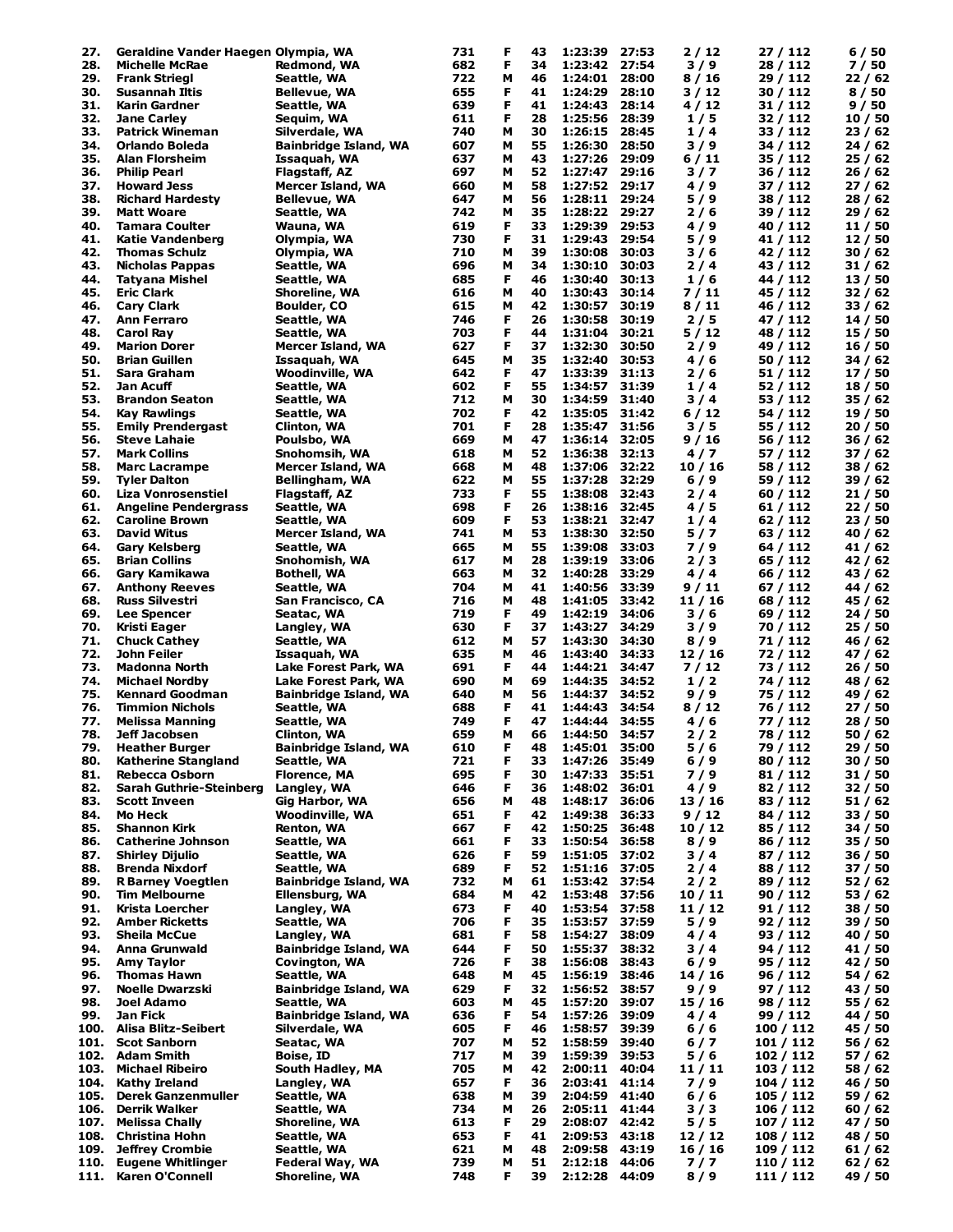|  | 112. Lynne Sandilands Renton, WA |  |  |  |  | 708 F 38 2:14:45 44:55 9/9 112/112 50/50 |  |  |  |
|--|----------------------------------|--|--|--|--|------------------------------------------|--|--|--|
|--|----------------------------------|--|--|--|--|------------------------------------------|--|--|--|

# OVERALL RESULTS IN ALPHABETICAL ORDER - 3 MILE WETSUIT

|                                      |                                             |                |        |          | CHIP               | <b>CHIP</b>    | AGE        | <b>PLACE</b>         | <b>SEX</b>         |
|--------------------------------------|---------------------------------------------|----------------|--------|----------|--------------------|----------------|------------|----------------------|--------------------|
| <b>NAME</b>                          | <b>CITY, STATE</b>                          | RACE # SEX AGE |        |          | <b>TIME</b>        | <b>PACE</b>    | <b>DIV</b> | OVERALL              | <b>OVERALL</b>     |
| Acuff, Jan                           | Seattle, WA                                 | 602            | F      | 55       | 1:34:57            | 31:39          | 1/4        | 52 / 112             | 18 / 50            |
| Adamo, Joel                          | Seattle, WA                                 | 603            | М      | 45       | 1:57:20            | 39:07          | 15/16      | 98 / 112             | 55 / 62            |
| Axel, Bradford                       | Seatlle, WA                                 | 747            | М      | 42       | 1:12:26            | 24:09          | 1/11       | 5/112                | 4 / 62             |
| <b>Barney Voegtlen, R</b>            | <b>Bainbridge Island, WA</b>                | 732            | М      | 61       | 1:53:42            | 37:54          | 2/2        | 89 / 112             | 52 / 62            |
| Blitz-Seibert, Alisa                 | Silverdale, WA                              | 605            | F      | 46       | 1:58:57            | 39:39          | 6 / 6      | 100 / 112            | 45 / 50            |
| <b>Boleda, Orlando</b>               | <b>Bainbridge Island, WA</b>                | 607            | М      | 55       | 1:26:30            | 28:50          | 3/9        | 34 / 112             | 24 / 62            |
| <b>Brown, Caroline</b>               | Seattle, WA                                 | 609            | F      | 53       | 1:38:21            | 32:47          | 1/4        | 62 / 112             | 23 / 50            |
| <b>Burger, Heather</b>               | Bainbridge Island, WA                       | 610            | F      | 48       | 1:45:01            | 35:00          | 5 / 6      | 79 / 112             | 29 / 50            |
| Carley, Jane                         | Sequim, WA                                  | 611            | F      | 28       | 1:25:56            | 28:39          | 1/5        | 32 / 112             | 10/50              |
| Cathey, Chuck                        | Seattle, WA                                 | 612            | М      | 57       | 1:43:30            | 34:30          | 8 / 9      | 71 / 112             | 46 / 62            |
| Chally, Melissa                      | Shoreline, WA                               | 613            | F      | 29       | 2:08:07            | 42:42          | 5 / 5      | 107 / 112            | 47 / 50            |
| Clark, Cary                          | <b>Boulder, CO</b>                          | 615            | М      | 42       | 1:30:57            | 30:19          | 8 / 11     | 46 / 112             | 33 / 62            |
| Clark, Eric                          | Shoreline, WA                               | 616            | М      | 40       | 1:30:43            | 30:14          | 7 / 11     | 45 / 112             | 32 / 62            |
| Collas, Jose                         | Seattle, WA                                 | 744            | М      | 45       | 1:18:34            | 26:11          | 4 / 16     | 17 / 112             | 13 / 62            |
| Collins, Brian                       | Snohomish, WA                               | 617            | м      | 28       | 1:39:19            | 33:06          | 2/3        | 65 / 112             | 42 / 62            |
| Collins, Mark                        | Snohomsih, WA                               | 618            | М      | 52       | 1:36:38            | 32:13          | 4 / 7      | 57 / 112             | 37 / 62            |
| Coulter, Tamara                      | Wauna, WA                                   | 619            | F      | 33       | 1:29:39            | 29:53          | 4 / 9      | 40 / 112             | 11 / 50            |
| Crombie, Jeffrey                     | Seattle, WA                                 | 621            | М      | 48       | 2:09:58            | 43:19          | 16 / 16    | 109 / 112            | 61 / 62            |
| Dalton, Tyler                        | Bellingham, WA                              | 622            | М      | 55       | 1:37:28            | 32:29          | 6/9        | 59 / 112             | 39 / 62            |
| De Wit, John                         | Clinton, WA                                 | 624            | М      | 57       | 1:21:06            | 27:02          | 2 / 9      | 21 / 112             | 17 / 62            |
| Devere, James                        | Richland, WA                                | 625            | М      | 38       | 1:22:58            | 27:39          | 1/6        | 26 / 112             | 21 / 62            |
| Dijulio, Shirley                     | Seattle, WA                                 | 626            | F      | 59       | 1:51:05            | 37:02          | 3 / 4      | 87 / 112             | 36 / 50            |
| Dorer, Marion                        | <b>Mercer Island, WA</b>                    | 627            | F      | 37       | 1:32:30            | 30:50          | 2/9        | 49 / 112             | 16 / 50            |
| Dunlop, Rob                          | Seattle, WA                                 | 628            | М      | 43       | 1:17:40            | 25:53          | 4 / 11     | 13/112               | 11 / 62            |
| Dwarzski, Noelle                     | <b>Bainbridge Island, WA</b>                | 629            | F      | 32       | 1:56:52            | 38:57          | 9 / 9      | 97 / 112             | 43 / 50            |
| Eager, Kristi                        | Langley, WA                                 | 630            | F      | 37<br>24 | 1:43:27            | 34:29          | 3/9        | 70 / 112             | 25 / 50            |
| Fahey, Sean                          | North Las Vegas, NV                         | 633            | м      |          | 1:21:34<br>1:43:40 | 27:11<br>34:33 | 2/2        | 22 / 112             | 18 / 62            |
| Feiler, John                         | Issaquah, WA                                | 635            | М<br>F | 46<br>26 | 1:30:58            | 30:19          | 12/16      | 72 / 112             | 47 / 62            |
| Ferraro, Ann<br>Fick, Jan            | Seattle, WA<br><b>Bainbridge Island, WA</b> | 746<br>636     | F      | 54       | 1:57:26            | 39:09          | 2/5<br>4/4 | 47 / 112<br>99 / 112 | 14 / 50<br>44 / 50 |
| Florsheim, Alan                      |                                             | 637            | М      | 43       | 1:27:26            | 29:09          | 6 / 11     | 35 / 112             | 25 / 62            |
| Ganzenmuller, Derek                  | Issaquah, WA                                | 638            | М      | 39       | 2:04:59            | 41:40          | $6/6$      | 105 / 112            | 59 / 62            |
| Gardner, Karin                       | Seattle, WA<br>Seattle, WA                  | 639            | F      | 41       | 1:24:43            | 28:14          | 4/12       | 31 / 112             | 9 / 50             |
| Goodman, Kennard                     | Bainbridge Island, WA                       | 640            | М      | 56       | 1:44:37            | 34:52          | 9 / 9      | 75 / 112             | 49 / 62            |
| Graham, Sara                         | Woodinville, WA                             | 642            | F      | 47       | 1:33:39            | 31:13          | 2/6        | 51 / 112             | 17 / 50            |
| Grandine, Thomas                     | Issaquah, WA                                | 643            | М      | 51       | 1:11:21 23:47      |                | 1/7        | 3/112                | 2/62               |
| Grunwald, Anna                       | <b>Bainbridge Island, WA</b>                | 644            | F      | 50       | 1:55:37            | 38:32          | 3 / 4      | 94 / 112             | 41 / 50            |
| Guillen, Brian                       | Issaquah, WA                                | 645            | М      | 35       | 1:32:40            | 30:53          | 4/6        | 50 / 112             | 34 / 62            |
| Guthrie-Steinberg, Sarah Langley, WA |                                             | 646            | F      | 36       | 1:48:02            | 36:01          | 4/9        | 82 / 112             | 32 / 50            |
| Hardesty, Richard                    | <b>Bellevue, WA</b>                         | 647            | М      | 56       | 1:28:11            | 29:24          | 5 / 9      | 38 / 112             | 28 / 62            |
| Hawn, Thomas                         | Seattle, WA                                 | 648            | М      | 45       | 1:56:19            | 38:46          | 14/16      | 96 / 112             | 54 / 62            |
| Haynie, Carl                         | Sammamish, WA                               | 650            | М      | 49       | 1:19:48            | 26:36          | 6 / 16     | 19 / 112             | 15 / 62            |
| Heck, Mo                             | Woodinville, WA                             | 651            | F      | 42       | 1:49:38            | 36:33          | 9/12       | 84 / 112             | 33 / 50            |
| Hohn, Christina                      | Seattle, WA                                 | 653            | F      | 41       | 2:09:53            | 43:18          | 12/12      | 108 / 112            | 48 / 50            |
| Iltis, Susannah                      | <b>Bellevue, WA</b>                         | 655            | F      | 41       | 1:24:29            | 28:10          | 3/12       | 30 / 112             | 8/50               |
| Inveen, Scott                        | Gig Harbor, WA                              | 656            | М      | 48       | 1:48:17            | 36:06          | 13 / 16    | 83 / 112             | 51 / 62            |
| Ireland, Kathy                       | Langley, WA                                 | 657            | F      | 36       | 2:03:41            | 41:14          | 7/9        | 104 / 112            | 46 / 50            |
| Jacobsen, Jeff                       | Clinton, WA                                 | 659            | М      | 66       | 1:44:50            | 34:57          | 2/2        | 78 / 112             | 50 / 62            |
| Jess, Howard                         | Mercer Island, WA                           | 660            | М      | 58       | 1:27:52            | 29:17          | 4/9        | 37 / 112             | 27 / 62            |
| Johnson, Catherine                   | Seattle, WA                                 | 661            | F      | 33       | 1:50:54            | 36:58          | 8 / 9      | 86 / 112             | 35 / 50            |
| Jones, Michael                       | Seattle, WA                                 | 662            | M      | 50       | 1:21:50            | 27:17          | 2 / 7      | 23 / 112             | 19 / 62            |
| Kamikawa, Gary                       | Bothell, WA                                 | 663            | M      | 32       | 1:40:28            | 33:29          | 4/4        | 66 / 112             | 43 / 62            |
| Kaufman, Marla                       | Seattle, WA                                 | 664            | F      | 35       | 1:22:13            | 27:24          | 1/9        | 24 / 112             | 5 / 50             |
| Kelsberg, Gary                       | Seattle, WA                                 | 665            | М      | 55       | 1:39:08            | 33:03          | 7/9        | 64 / 112             | 41 / 62            |
| Kirk, Shannon                        | Renton, WA                                  | 667            | F      | 42       | 1:50:25            | 36:48          | 10/12      | 85 / 112             | 34 / 50            |
| Klein, Michael                       | Seattle, WA                                 | 745            | М      | 44       | 1:22:51            | 27:37          | 5/11       | 25 / 112             | 20/62              |
| Lacrampe, Marc                       | Mercer Island, WA                           | 668            | м      | 48       | 1:37:06            | 32:22          | 10/16      | 58 / 112             | 38 / 62            |
| Lahaie, Steve                        | Poulsbo, WA                                 | 669            | М      | 47       | 1:36:14            | 32:05          | 9/16       | 56 / 112             | 36 / 62            |
| Lasersohn, Jim                       | Seattle, WA                                 | 670            | М      | 45       | 1:20:44            | 26:55          | 7/16       | 20 / 112             | 16 / 62            |
| Loercher, Krista                     | Langley, WA                                 | 673            | F      | 40       | 1:53:54            | 37:58          | 11 / 12    | 91 / 112             | 38 / 50            |
| Manning, Melissa                     | Seattle, WA                                 | 749            | F      | 47       | 1:44:44            | 34:55          | 4/6        | 77 / 112             | 28 / 50            |
| Marckel, Roger                       | Issaquah, WA                                | 675            | М      | 47       | 1:14:40            | 24:53          | 1 / 16     | 9 / 112              | 7 / 62             |
| McCann, Ta                           | Seattle, WA                                 | 679            | М      | 44       | 1:14:09            | 24:43          | 2 / 11     | 8/112                | 6 / 62             |
| McChesney, Pat                       | Spokane, WA                                 | 680            | М      | 60       | 1:14:07            | 24:42          | 1/2        | 7 / 112              | 5 / 62             |
| McCue, Sheila                        | Langley, WA                                 | 681            | F      | 58       | 1:54:27            | 38:09          | 4 / 4      | 93 / 112             | 40 / 50            |
| McRae, Michelle                      | Redmond, WA                                 | 682            | Е      | 34       | 1:23:42 27:54      |                | 3/9        | 28 / 112             | 7 / 50             |
| Melbourne, Tim                       | Ellensburg, WA                              | 684            | М      | 42       | 1:53:48            | 37:56          | 10 / 11    | 90 / 112             | 53 / 62            |
| Mishel, Tatyana                      | Seattle, WA                                 | 685            | F      | 46       | 1:30:40            | 30:13          | 1/6        | 44 / 112             | 13 / 50            |
| Nelson, Teresa                       | Seattle, WA                                 | 687            | F      | 33       | 1:11:02            | 23:41          | 1/9        | 2/112                | 1/50               |
| Nichols, Timmion                     | Seattle, WA                                 | 688            | F      | 41       | 1:44:43            | 34:54          | 8 / 12     | 76 / 112             | 27/50              |
| Nixdorf, Brenda                      | Seattle, WA                                 | 689            | F      | 52       | 1:51:16            | 37:05          | 2 / 4      | 88 / 112             | 37 / 50            |
| Nordby, Michael                      | Lake Forest Park, WA                        | 690            | М      | 69       | 1:44:35            | 34:52          | 1/2        | 74 / 112             | 48 / 62            |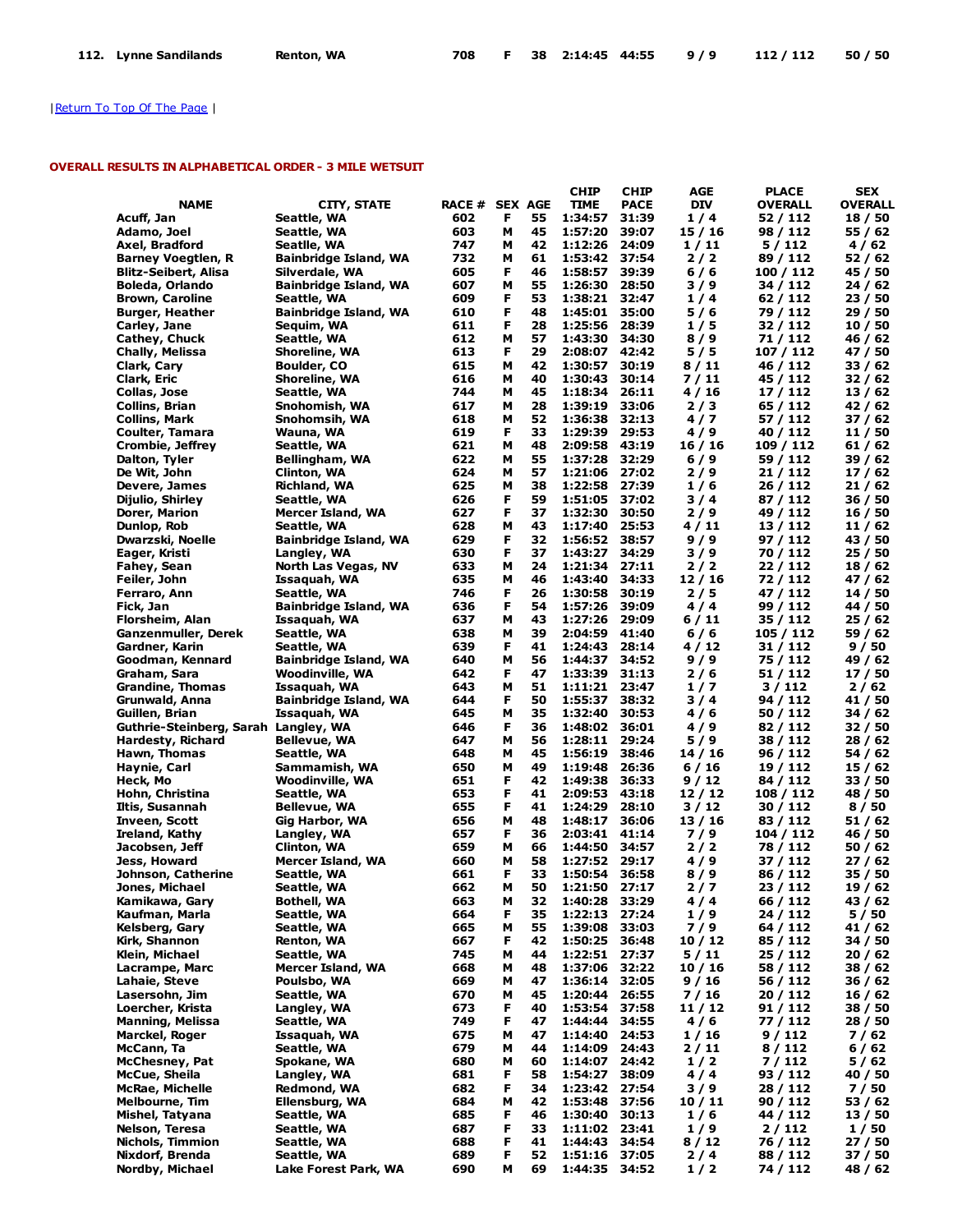| North, Madonna                      | Lake Forest Park, WA       | 691 | F | 44 | 1:44:21 | 34:47 | 7/12    | 73 / 112  | 26/50   |
|-------------------------------------|----------------------------|-----|---|----|---------|-------|---------|-----------|---------|
| O'Connell, Karen                    | Shoreline, WA              | 748 | F | 39 | 2:12:28 | 44:09 | 8/9     | 111 / 112 | 49 / 50 |
| Osborn, Rebecca                     | <b>Florence, MA</b>        | 695 | F | 30 | 1:47:33 | 35:51 | 7/9     | 81 / 112  | 31/50   |
| Pappas, Nicholas                    | Seattle, WA                | 696 | м | 34 | 1:30:10 | 30:03 | $2/4$   | 43 / 112  | 31/62   |
| Pearl, Philip                       | Flagstaff, AZ              | 697 | м | 52 | 1:27:47 | 29:16 | 3/7     | 36 / 112  | 26/62   |
| Pendergrass, Angeline               | Seattle, WA                | 698 | F | 26 | 1:38:16 | 32:45 | 4/5     | 61 / 112  | 22/50   |
| Penn, William                       | Olympia, WA                | 699 | M | 58 | 1:15:18 | 25:06 | 1/9     | 10 / 112  | 8/62    |
| Pipta, Michael                      | <b>Bellevue, WA</b>        | 700 | м | 45 | 1:18:41 | 26:14 | 5/16    | 18 / 112  | 14/62   |
| <b>Prendergast, Emily</b>           | Clinton, WA                | 701 | F | 28 | 1:35:47 | 31:56 | 3/5     | 55 / 112  | 20/50   |
| Rawlings, Kay                       | Seattle, WA                | 702 | F | 42 | 1:35:05 | 31:42 | 6/12    | 54 / 112  | 19 / 50 |
| Ray, Carol                          | Seattle, WA                | 703 | F | 44 | 1:31:04 | 30:21 | 5/12    | 48 / 112  | 15 / 50 |
| <b>Reeves, Anthony</b>              | Seattle, WA                | 704 | M | 41 | 1:40:56 | 33:39 | 9/11    | 67/112    | 44 / 62 |
| <b>Ribeiro, Michael</b>             | South Hadley, MA           | 705 | м | 42 | 2:00:11 | 40:04 | 11 / 11 | 103 / 112 | 58 / 62 |
| Ricketts, Amber                     | Seattle, WA                | 706 | F | 35 | 1:53:57 | 37:59 | 5/9     | 92 / 112  | 39 / 50 |
| Sanborn, Scot                       | Seatac, WA                 | 707 | M | 52 | 1:58:59 | 39:40 | $6/7$   | 101 / 112 | 56 / 62 |
| Sandilands, Lynne                   | Renton, WA                 | 708 | F | 38 | 2:14:45 | 44:55 | 9/9     | 112 / 112 | 50 / 50 |
| <b>Schulz, Thomas</b>               | Olympia, WA                | 710 | M | 39 | 1:30:08 | 30:03 | 3/6     | 42 / 112  | 30/62   |
| <b>Scrivner, Craig</b>              | Ellensburg, WA             | 711 | M | 44 | 1:16:53 | 25:38 | 3/11    | 11/112    | 9/62    |
| Seaton, Brandon                     | Seattle, WA                | 712 | м | 30 | 1:34:59 | 31:40 | 3/4     | 53 / 112  | 35/62   |
| Seibert, Rich                       | Silverdale, WA             | 713 | м | 46 | 1:17:15 | 25:45 | 2/16    | 12/112    | 10/62   |
| Silvestri, Russ                     | San Francisco, CA          | 716 | м | 48 | 1:41:05 | 33:42 | 11 / 16 | 68 / 112  | 45 / 62 |
| Smith, Adam                         | <b>Boise, ID</b>           | 717 | M | 39 | 1:59:39 | 39:53 | 5/6     | 102 / 112 | 57/62   |
| Spencer, Lee                        | Seatac, WA                 | 719 | F | 49 | 1:42:19 | 34:06 | 3/6     | 69 / 112  | 24/50   |
| <b>Stangland, Katherine</b>         | Seattle, WA                | 721 | F | 33 | 1:47:26 | 35:49 | 6/9     | 80 / 112  | 30/50   |
| Striegl, Frank                      | Seattle, WA                | 722 | M | 46 | 1:24:01 | 28:00 | 8/16    | 29 / 112  | 22/62   |
| Switaj, Eddie                       | Mercer Island, WA          | 724 | м | 26 | 1:05:24 | 21:48 | 1/3     | 1/112     | 1/62    |
| Switzer, Trip                       | Seattle, WA                | 725 | м | 45 | 1:18:22 | 26:07 | 3/16    | 16 / 112  | 12/62   |
| Taylor, Amy                         | Covington, WA              | 726 | F | 38 | 1:56:08 | 38:43 | $6/9$   | 95 / 112  | 42 / 50 |
| <b>Trevino, Danielle</b>            | Seattle, WA                | 728 | F | 23 | 1:18:13 | 26:04 | 1/1     | 15 / 112  | 4/50    |
| Vandenberg, Katie                   | Olympia, WA                | 730 | F | 31 | 1:29:43 | 29:54 | 5/9     | 41 / 112  | 12 / 50 |
| Vander Haegen, GeraldineOlympia, WA |                            | 731 | F | 43 | 1:23:39 | 27:53 | 2/12    | 27/112    | 6/50    |
| Vonrosenstiel, Liza                 | Flagstaff, AZ              | 733 | F | 55 | 1:38:08 | 32:43 | $2/4$   | 60/112    | 21/50   |
| <b>Walker, Derrik</b>               | Seattle, WA                | 734 | M | 26 | 2:05:11 | 41:44 | 3/3     | 106 / 112 | 60/62   |
| <b>Warner, Annie</b>                | <b>Nine Mile Falls, WA</b> | 735 | F | 30 | 1:18:01 | 26:00 | 2/9     | 14 / 112  | 3/50    |
| Werner, Haleigh                     | Olympia, WA                | 737 | F | 41 | 1:13:34 | 24:31 | 1/12    | 6/112     | 2/50    |
| <b>Whitlinger, Eugene</b>           | Federal Way, WA            | 739 | м | 51 | 2:12:18 | 44:06 | 7/7     | 110 / 112 | 62/62   |
| <b>Wineman, Patrick</b>             | Silverdale, WA             | 740 | M | 30 | 1:26:15 | 28:45 | 1/4     | 33 / 112  | 23/62   |
| Witus, David                        | Mercer Island, WA          | 741 | м | 53 | 1:38:30 | 32:50 | 5/7     | 63 / 112  | 40 / 62 |
| <b>Woare, Matt</b>                  | Seattle, WA                | 742 | M | 35 | 1:28:22 | 29:27 | 2/6     | 39 / 112  | 29/62   |
| <b>Wolfe, Greg</b>                  | Seattle, WA                | 743 | M | 20 | 1:12:07 | 24:02 | 1/2     | 4/112     | 3/62    |

# OVERALL RESULTS - MALE

|     |                         |                              |               |                |    | <b>CHIP</b> | <b>CHIP</b> | <b>AGE</b> | <b>PLACE</b>   | <b>SEX</b>     |
|-----|-------------------------|------------------------------|---------------|----------------|----|-------------|-------------|------------|----------------|----------------|
| NO. | <b>NAME</b>             | <b>CITY, STATE</b>           | <b>RACE #</b> | <b>SEX AGE</b> |    | <b>TIME</b> | <b>PACE</b> | <b>DIV</b> | <b>OVERALL</b> | <b>OVERALL</b> |
| 1.  | <b>Eddie Switaj</b>     | Mercer Island, WA            | 724           | м              | 26 | 1:05:24     | 21:48       | 1/3        | 1/112          | 1/62           |
| 2.  | <b>Thomas Grandine</b>  | Issaquah, WA                 | 643           | м              | 51 | 1:11:21     | 23:47       | 1/7        | 3/112          | 2/62           |
| з.  | <b>Greg Wolfe</b>       | Seattle, WA                  | 743           | м              | 20 | 1:12:07     | 24:02       | 1/2        | 4/112          | 3/62           |
| 4.  | <b>Bradford Axel</b>    | Seatlle, WA                  | 747           | м              | 42 | 1:12:26     | 24:09       | 1/11       | 5/112          | 4/62           |
| 5.  | <b>Pat McChesney</b>    | Spokane, WA                  | 680           | м              | 60 | 1:14:07     | 24:42       | 1/2        | 7/112          | 5/62           |
| 6.  | <b>Ta McCann</b>        | Seattle, WA                  | 679           | м              | 44 | 1:14:09     | 24:43       | 2/11       | 8/112          | 6/62           |
| 7.  | <b>Roger Marckel</b>    | Issaquah, WA                 | 675           | м              | 47 | 1:14:40     | 24:53       | 1/16       | 9/112          | 7/62           |
| 8.  | <b>William Penn</b>     | Olympia, WA                  | 699           | м              | 58 | 1:15:18     | 25:06       | 1/9        | 10 / 112       | 8/62           |
| 9.  | <b>Craig Scrivner</b>   | Ellensburg, WA               | 711           | м              | 44 | 1:16:53     | 25:38       | 3/11       | 11/112         | 9/62           |
| 10. | <b>Rich Seibert</b>     | Silverdale, WA               | 713           | м              | 46 | 1:17:15     | 25:45       | 2/16       | 12/112         | 10/62          |
| 11. | <b>Rob Dunlop</b>       | Seattle, WA                  | 628           | м              | 43 | 1:17:40     | 25:53       | 4/11       | 13/112         | 11/62          |
| 12. | <b>Trip Switzer</b>     | Seattle, WA                  | 725           | м              | 45 | 1:18:22     | 26:07       | 3/16       | 16 / 112       | 12/62          |
| 13. | <b>Jose Collas</b>      | Seattle, WA                  | 744           | м              | 45 | 1:18:34     | 26:11       | 4/16       | 17/112         | 13/62          |
| 14. | <b>Michael Pipta</b>    | <b>Bellevue, WA</b>          | 700           | м              | 45 | 1:18:41     | 26:14       | 5/16       | 18 / 112       | 14/62          |
| 15. | <b>Carl Haynie</b>      | Sammamish, WA                | 650           | м              | 49 | 1:19:48     | 26:36       | 6/16       | 19 / 112       | 15/62          |
| 16. | Jim Lasersohn           | Seattle, WA                  | 670           | м              | 45 | 1:20:44     | 26:55       | 7/16       | 20/112         | 16/62          |
| 17. | John De Wit             | Clinton, WA                  | 624           | м              | 57 | 1:21:06     | 27:02       | 2/9        | 21 / 112       | 17/62          |
| 18. | Sean Fahey              | North Las Vegas, NV          | 633           | м              | 24 | 1:21:34     | 27:11       | 2/2        | 22 / 112       | 18/62          |
| 19. | <b>Michael Jones</b>    | Seattle, WA                  | 662           | м              | 50 | 1:21:50     | 27:17       | 2/7        | 23 / 112       | 19/62          |
| 20. | <b>Michael Klein</b>    | Seattle, WA                  | 745           | м              | 44 | 1:22:51     | 27:37       | 5/11       | 25/112         | 20/62          |
| 21. | <b>James Devere</b>     | Richland, WA                 | 625           | M              | 38 | 1:22:58     | 27:39       | 1/6        | 26 / 112       | 21/62          |
| 22. | <b>Frank Striegl</b>    | Seattle, WA                  | 722           | м              | 46 | 1:24:01     | 28:00       | 8/16       | 29 / 112       | 22/62          |
| 23. | <b>Patrick Wineman</b>  | Silverdale, WA               | 740           | м              | 30 | 1:26:15     | 28:45       | 1/4        | 33 / 112       | 23 / 62        |
| 24. | <b>Orlando Boleda</b>   | <b>Bainbridge Island, WA</b> | 607           | м              | 55 | 1:26:30     | 28:50       | 3/9        | 34 / 112       | 24/62          |
| 25. | <b>Alan Florsheim</b>   | Issaquah, WA                 | 637           | м              | 43 | 1:27:26     | 29:09       | 6/11       | 35 / 112       | 25/62          |
| 26. | <b>Philip Pearl</b>     | Flagstaff, AZ                | 697           | м              | 52 | 1:27:47     | 29:16       | 3/7        | 36 / 112       | 26/62          |
| 27. | <b>Howard Jess</b>      | Mercer Island, WA            | 660           | м              | 58 | 1:27:52     | 29:17       | 4/9        | 37 / 112       | 27/62          |
| 28. | <b>Richard Hardesty</b> | Bellevue, WA                 | 647           | м              | 56 | 1:28:11     | 29:24       | 5/9        | 38 / 112       | 28/62          |
| 29. | <b>Matt Woare</b>       | Seattle, WA                  | 742           | м              | 35 | 1:28:22     | 29:27       | 2/6        | 39 / 112       | 29/62          |
| 30. | <b>Thomas Schulz</b>    | Olympia, WA                  | 710           | м              | 39 | 1:30:08     | 30:03       | 3/6        | 42 / 112       | 30/62          |
| 31. | <b>Nicholas Pappas</b>  | Seattle, WA                  | 696           | м              | 34 | 1:30:10     | 30:03       | 2/4        | 43 / 112       | 31/62          |
| 32. | <b>Eric Clark</b>       | Shoreline, WA                | 616           | м              | 40 | 1:30:43     | 30:14       | 7/11       | 45 / 112       | 32/62          |
| 33. | <b>Cary Clark</b>       | <b>Boulder, CO</b>           | 615           | м              | 42 | 1:30:57     | 30:19       | 8/11       | 46 / 112       | 33/62          |
| 34. | <b>Brian Guillen</b>    | Issaquah, WA                 | 645           | м              | 35 | 1:32:40     | 30:53       | 4/6        | 50 / 112       | 34 / 62        |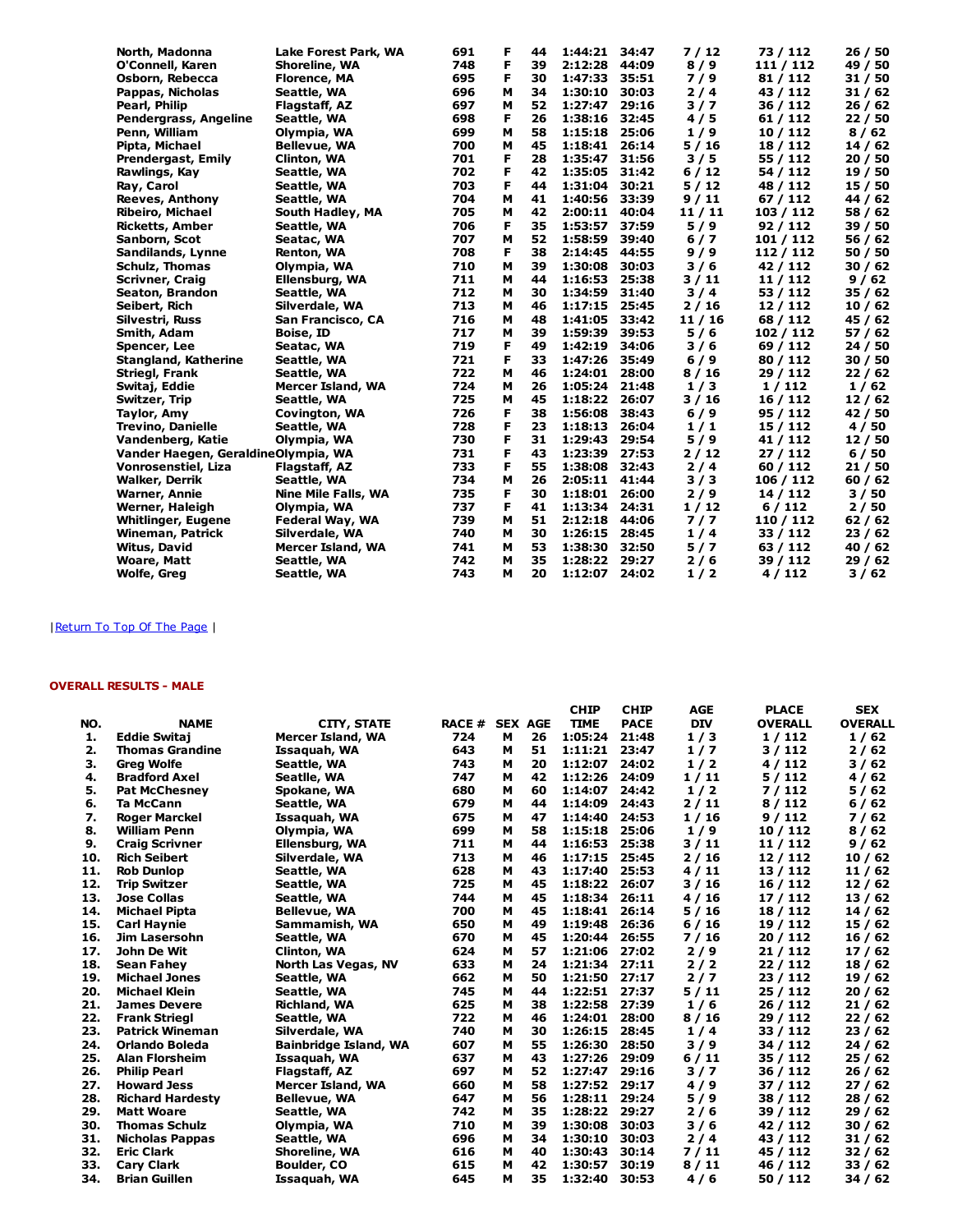| 35. | <b>Brandon Seaton</b>     | Seattle, WA                  | 712 | м | 30 | 1:34:59 | 31:40 | 3/4     | 53 / 112  | 35 / 62 |
|-----|---------------------------|------------------------------|-----|---|----|---------|-------|---------|-----------|---------|
| 36. | <b>Steve Lahaie</b>       | Poulsbo, WA                  | 669 | м | 47 | 1:36:14 | 32:05 | 9/16    | 56 / 112  | 36 / 62 |
| 37. | <b>Mark Collins</b>       | Snohomsih, WA                | 618 | м | 52 | 1:36:38 | 32:13 | 4/7     | 57 / 112  | 37 / 62 |
| 38. | <b>Marc Lacrampe</b>      | Mercer Island, WA            | 668 | м | 48 | 1:37:06 | 32:22 | 10/16   | 58 / 112  | 38/62   |
| 39. | <b>Tyler Dalton</b>       | Bellingham, WA               | 622 | м | 55 | 1:37:28 | 32:29 | $6/9$   | 59 / 112  | 39/62   |
| 40. | <b>David Witus</b>        | Mercer Island, WA            | 741 | м | 53 | 1:38:30 | 32:50 | 5/7     | 63 / 112  | 40 / 62 |
| 41. | <b>Gary Kelsberg</b>      | Seattle, WA                  | 665 | м | 55 | 1:39:08 | 33:03 | 7/9     | 64 / 112  | 41/62   |
| 42. | <b>Brian Collins</b>      | Snohomish, WA                | 617 | м | 28 | 1:39:19 | 33:06 | 2/3     | 65 / 112  | 42 / 62 |
| 43. | Gary Kamikawa             | <b>Bothell, WA</b>           | 663 | м | 32 | 1:40:28 | 33:29 | 4/4     | 66 / 112  | 43 / 62 |
| 44. | <b>Anthony Reeves</b>     | Seattle, WA                  | 704 | м | 41 | 1:40:56 | 33:39 | 9/11    | 67 / 112  | 44 / 62 |
| 45. | <b>Russ Silvestri</b>     | San Francisco, CA            | 716 | м | 48 | 1:41:05 | 33:42 | 11 / 16 | 68 / 112  | 45 / 62 |
| 46. | <b>Chuck Cathey</b>       | Seattle, WA                  | 612 | м | 57 | 1:43:30 | 34:30 | 8/9     | 71 / 112  | 46 / 62 |
| 47. | John Feiler               | Issaquah, WA                 | 635 | м | 46 | 1:43:40 | 34:33 | 12/16   | 72 / 112  | 47 / 62 |
| 48. | <b>Michael Nordby</b>     | Lake Forest Park, WA         | 690 | м | 69 | 1:44:35 | 34:52 | 1/2     | 74 / 112  | 48 / 62 |
| 49. | <b>Kennard Goodman</b>    | <b>Bainbridge Island, WA</b> | 640 | м | 56 | 1:44:37 | 34:52 | $9/9$   | 75 / 112  | 49 / 62 |
| 50. | Jeff Jacobsen             | Clinton, WA                  | 659 | м | 66 | 1:44:50 | 34:57 | $2/2$   | 78 / 112  | 50 / 62 |
| 51. | <b>Scott Inveen</b>       | Gig Harbor, WA               | 656 | м | 48 | 1:48:17 | 36:06 | 13/16   | 83 / 112  | 51 / 62 |
| 52. | <b>R Barney Voegtlen</b>  | <b>Bainbridge Island, WA</b> | 732 | м | 61 | 1:53:42 | 37:54 | 2/2     | 89 / 112  | 52 / 62 |
| 53. | <b>Tim Melbourne</b>      | Ellensburg, WA               | 684 | м | 42 | 1:53:48 | 37:56 | 10/11   | 90/112    | 53 / 62 |
| 54. | <b>Thomas Hawn</b>        | Seattle, WA                  | 648 | м | 45 | 1:56:19 | 38:46 | 14/16   | 96 / 112  | 54 / 62 |
| 55. | Joel Adamo                | Seattle, WA                  | 603 | м | 45 | 1:57:20 | 39:07 | 15/16   | 98 / 112  | 55 / 62 |
| 56. | <b>Scot Sanborn</b>       | Seatac, WA                   | 707 | м | 52 | 1:58:59 | 39:40 | $6/7$   | 101 / 112 | 56 / 62 |
| 57. | <b>Adam Smith</b>         | Boise, ID                    | 717 | м | 39 | 1:59:39 | 39:53 | 5/6     | 102 / 112 | 57/62   |
| 58. | <b>Michael Ribeiro</b>    | South Hadley, MA             | 705 | м | 42 | 2:00:11 | 40:04 | 11/11   | 103 / 112 | 58 / 62 |
| 59. | <b>Derek Ganzenmuller</b> | Seattle, WA                  | 638 | м | 39 | 2:04:59 | 41:40 | $6/6$   | 105 / 112 | 59 / 62 |
| 60. | <b>Derrik Walker</b>      | Seattle, WA                  | 734 | м | 26 | 2:05:11 | 41:44 | 3/3     | 106 / 112 | 60/62   |
| 61. | <b>Jeffrey Crombie</b>    | Seattle, WA                  | 621 | м | 48 | 2:09:58 | 43:19 | 16/16   | 109 / 112 | 61 / 62 |
| 62. | <b>Eugene Whitlinger</b>  | Federal Way, WA              | 739 | м | 51 | 2:12:18 | 44:06 | 7/7     | 110 / 112 | 62/62   |

# OVERALL RESULTS - FEMALE

|     |                                     |                              |                       |   |    | <b>CHIP</b> | <b>CHIP</b> | AGE        | <b>PLACE</b>   | <b>SEX</b>     |
|-----|-------------------------------------|------------------------------|-----------------------|---|----|-------------|-------------|------------|----------------|----------------|
| NO. | <b>NAME</b>                         | CITY, STATE                  | <b>RACE # SEX AGE</b> |   |    | <b>TIME</b> | <b>PACE</b> | <b>DIV</b> | <b>OVERALL</b> | <b>OVERALL</b> |
| 1.  | <b>Teresa Nelson</b>                | Seattle, WA                  | 687                   | F | 33 | 1:11:02     | 23:41       | 1/9        | 2 / 112        | 1/50           |
| 2.  | <b>Haleigh Werner</b>               | Olympia, WA                  | 737                   | F | 41 | 1:13:34     | 24:31       | 1/12       | 6/112          | 2/50           |
| з.  | <b>Annie Warner</b>                 | <b>Nine Mile Falls, WA</b>   | 735                   | F | 30 | 1:18:01     | 26:00       | 2/9        | 14 / 112       | 3/50           |
| 4.  | <b>Danielle Trevino</b>             | Seattle, WA                  | 728                   | F | 23 | 1:18:13     | 26:04       | 1/1        | 15 / 112       | 4 / 50         |
| 5.  | Marla Kaufman                       | Seattle, WA                  | 664                   | F | 35 | 1:22:13     | 27:24       | 1/9        | 24 / 112       | 5 / 50         |
| 6.  | Geraldine Vander Haegen Olympia, WA |                              | 731                   | F | 43 | 1:23:39     | 27:53       | 2/12       | 27/112         | 6/50           |
| 7.  | <b>Michelle McRae</b>               | Redmond, WA                  | 682                   | F | 34 | 1:23:42     | 27:54       | 3/9        | 28 / 112       | 7 / 50         |
| 8.  | Susannah Iltis                      | <b>Bellevue, WA</b>          | 655                   | F | 41 | 1:24:29     | 28:10       | 3/12       | 30/112         | 8/50           |
| 9.  | <b>Karin Gardner</b>                | Seattle, WA                  | 639                   | F | 41 | 1:24:43     | 28:14       | 4/12       | 31 / 112       | 9/50           |
| 10. | <b>Jane Carley</b>                  | Sequim, WA                   | 611                   | F | 28 | 1:25:56     | 28:39       | 1/5        | 32 / 112       | 10 / 50        |
| 11. | <b>Tamara Coulter</b>               | Wauna, WA                    | 619                   | F | 33 | 1:29:39     | 29:53       | 4/9        | 40 / 112       | 11 / 50        |
| 12. | Katie Vandenberg                    | Olympia, WA                  | 730                   | F | 31 | 1:29:43     | 29:54       | 5/9        | 41 / 112       | 12 / 50        |
| 13. | <b>Tatyana Mishel</b>               | Seattle, WA                  | 685                   | F | 46 | 1:30:40     | 30:13       | 1/6        | 44 / 112       | 13 / 50        |
| 14. | <b>Ann Ferraro</b>                  | Seattle, WA                  | 746                   | F | 26 | 1:30:58     | 30:19       | 2/5        | 47 / 112       | 14/50          |
| 15. | <b>Carol Rav</b>                    | Seattle, WA                  | 703                   | F | 44 | 1:31:04     | 30:21       | 5/12       | 48 / 112       | 15 / 50        |
| 16. | <b>Marion Dorer</b>                 | <b>Mercer Island, WA</b>     | 627                   | F | 37 | 1:32:30     | 30:50       | 2/9        | 49 / 112       | 16 / 50        |
| 17. | Sara Graham                         | <b>Woodinville, WA</b>       | 642                   | F | 47 | 1:33:39     | 31:13       | 2/6        | 51 / 112       | 17 / 50        |
| 18. | <b>Jan Acuff</b>                    | Seattle, WA                  | 602                   | F | 55 | 1:34:57     | 31:39       | 1/4        | 52 / 112       | 18 / 50        |
| 19. | Kay Rawlings                        | Seattle, WA                  | 702                   | F | 42 | 1:35:05     | 31:42       | $6/12$     | 54 / 112       | 19/50          |
| 20. | <b>Emily Prendergast</b>            | Clinton, WA                  | 701                   | F | 28 | 1:35:47     | 31:56       | 3/5        | 55 / 112       | 20/50          |
| 21. | <b>Liza Vonrosenstiel</b>           | Flagstaff, AZ                | 733                   | F | 55 | 1:38:08     | 32:43       | 2/4        | 60 / 112       | 21 / 50        |
| 22. | <b>Angeline Pendergrass</b>         | Seattle, WA                  | 698                   | F | 26 | 1:38:16     | 32:45       | 4/5        | 61 / 112       | 22/50          |
| 23. | <b>Caroline Brown</b>               | Seattle, WA                  | 609                   | F | 53 | 1:38:21     | 32:47       | 1/4        | 62 / 112       | 23 / 50        |
| 24. | <b>Lee Spencer</b>                  | Seatac, WA                   | 719                   | F | 49 | 1:42:19     | 34:06       | 3/6        | 69 / 112       | 24 / 50        |
| 25. | Kristi Eager                        | Langley, WA                  | 630                   | F | 37 | 1:43:27     | 34:29       | 3/9        | 70 / 112       | 25 / 50        |
| 26. | <b>Madonna North</b>                | Lake Forest Park, WA         | 691                   | F | 44 | 1:44:21     | 34:47       | 7/12       | 73 / 112       | 26 / 50        |
| 27. | <b>Timmion Nichols</b>              | Seattle, WA                  | 688                   | F | 41 | 1:44:43     | 34:54       | 8/12       | 76 / 112       | 27 / 50        |
| 28. | <b>Melissa Manning</b>              | Seattle, WA                  | 749                   | F | 47 | 1:44:44     | 34:55       | 4/6        | 77 / 112       | 28 / 50        |
| 29. | <b>Heather Burger</b>               | <b>Bainbridge Island, WA</b> | 610                   | F | 48 | 1:45:01     | 35:00       | 5/6        | 79 / 112       | 29/50          |
| 30. | <b>Katherine Stangland</b>          | Seattle, WA                  | 721                   | F | 33 | 1:47:26     | 35:49       | 6/9        | 80 / 112       | 30/50          |
| 31. | Rebecca Osborn                      | <b>Florence, MA</b>          | 695                   | F | 30 | 1:47:33     | 35:51       | 7/9        | 81/112         | 31 / 50        |
| 32. | Sarah Guthrie-Steinberg             | Langley, WA                  | 646                   | F | 36 | 1:48:02     | 36:01       | 4/9        | 82 / 112       | 32 / 50        |
| 33. | <b>Mo Heck</b>                      | Woodinville, WA              | 651                   | F | 42 | 1:49:38     | 36:33       | 9/12       | 84 / 112       | 33 / 50        |
| 34. | <b>Shannon Kirk</b>                 | Renton, WA                   | 667                   | F | 42 | 1:50:25     | 36:48       | 10/12      | 85 / 112       | 34 / 50        |
| 35. | <b>Catherine Johnson</b>            | Seattle, WA                  | 661                   | F | 33 | 1:50:54     | 36:58       | 8/9        | 86 / 112       | 35 / 50        |
| 36. | <b>Shirley Dijulio</b>              | Seattle, WA                  | 626                   | F | 59 | 1:51:05     | 37:02       | 3/4        | 87 / 112       | 36 / 50        |
| 37. | <b>Brenda Nixdorf</b>               | Seattle, WA                  | 689                   | F | 52 | 1:51:16     | 37:05       | 2/4        | 88 / 112       | 37 / 50        |
| 38. | <b>Krista Loercher</b>              | Langley, WA                  | 673                   | F | 40 | 1:53:54     | 37:58       | 11/12      | 91 / 112       | 38 / 50        |
| 39. | <b>Amber Ricketts</b>               | Seattle, WA                  | 706                   | F | 35 | 1:53:57     | 37:59       | 5/9        | 92/112         | 39 / 50        |
| 40. | <b>Sheila McCue</b>                 | Langley, WA                  | 681                   | F | 58 | 1:54:27     | 38:09       | 4/4        | 93 / 112       | 40 / 50        |
| 41. | <b>Anna Grunwald</b>                | <b>Bainbridge Island, WA</b> | 644                   | F | 50 | 1:55:37     | 38:32       | 3/4        | 94 / 112       | 41 / 50        |
| 42. | <b>Amy Taylor</b>                   | <b>Covington, WA</b>         | 726                   | F | 38 | 1:56:08     | 38:43       | 6/9        | 95/112         | 42 / 50        |
| 43. | <b>Noelle Dwarzski</b>              | <b>Bainbridge Island, WA</b> | 629                   | F | 32 | 1:56:52     | 38:57       | 9/9        | 97/112         | 43 / 50        |
| 44. | Jan Fick                            | <b>Bainbridge Island, WA</b> | 636                   | F | 54 | 1:57:26     | 39:09       | 4/4        | 99 / 112       | 44 / 50        |
| 45. | <b>Alisa Blitz-Seibert</b>          | Silverdale, WA               | 605                   | F | 46 | 1:58:57     | 39:39       | 6/6        | 100 / 112      | 45 / 50        |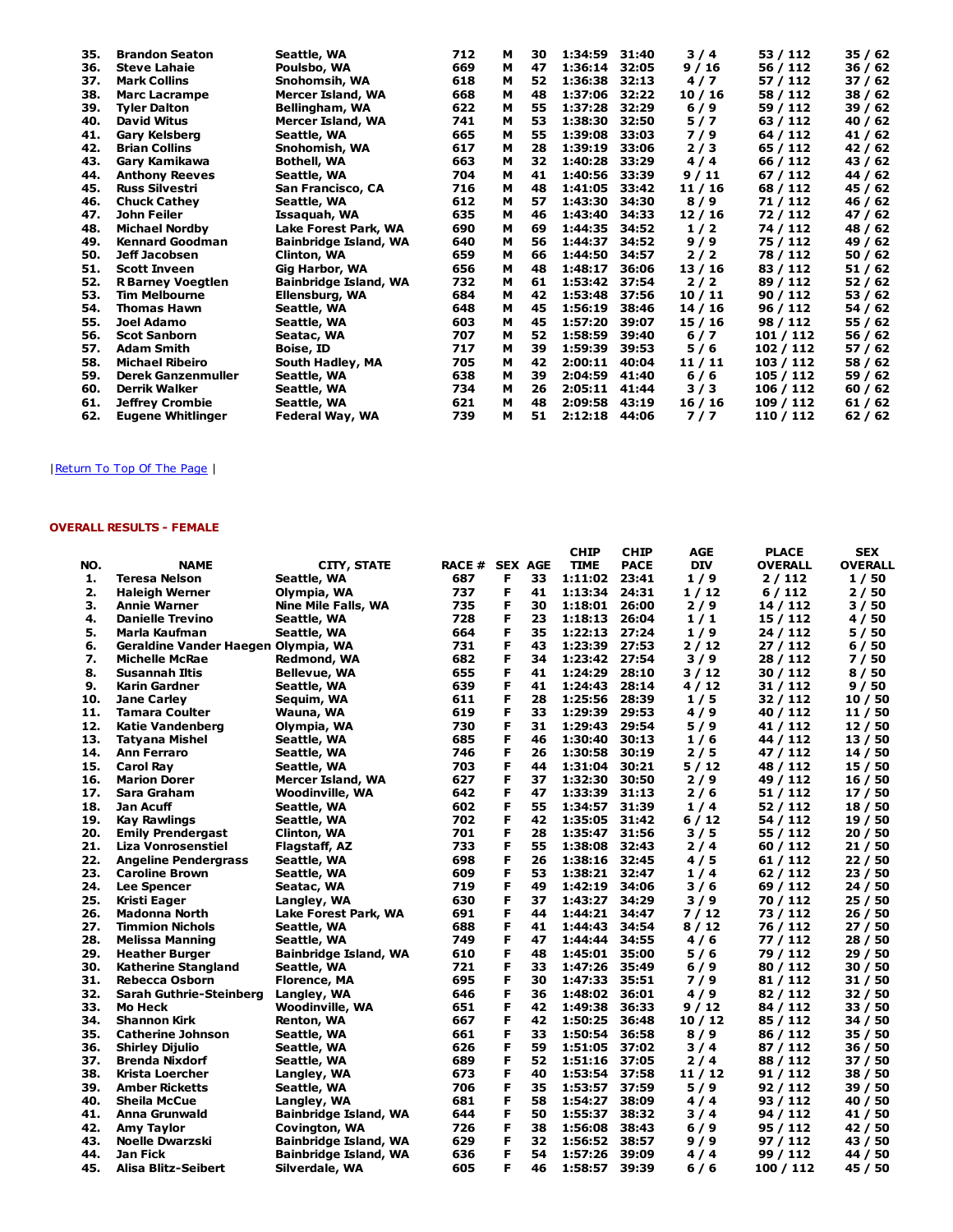| 46. Kathy Ireland    | Langley, WA          | 657 |    | 36 2:03:41 41:14 | 7/9   | 104 / 112 | 46 / 50 |
|----------------------|----------------------|-----|----|------------------|-------|-----------|---------|
| 47. Melissa Chally   | <b>Shoreline, WA</b> | 613 | 29 | 2:08:07 42:42    | 5/5   | 107 / 112 | 47 / 50 |
| 48. Christina Hohn   | Seattle, WA          | 653 |    | 41 2:09:53 43:18 | 12/12 | 108 / 112 | 48 / 50 |
| 49. Karen O'Connell  | <b>Shoreline, WA</b> | 748 |    | 39 2:12:28 44:09 | 8/9   | 111 / 112 | 49 / 50 |
| 50. Lynne Sandilands | Renton, WA           | 708 |    | 38 2:14:45 44:55 | 9/9   | 112/112   | 50 / 50 |

# AGE DIVISION RESULTS

#### MALE 19 TO 24 YEARS OF AGE - 3 MILE WETSUI

|     |               |                     |                |          | СНІР             | <b>CHIP</b> | AGE        | <b>PLACE</b>   | <b>SEX</b>     |
|-----|---------------|---------------------|----------------|----------|------------------|-------------|------------|----------------|----------------|
| NO. | <b>NAME</b>   | <b>CITY, STATE</b>  | RACE # SEX AGE |          | <b>TIME</b>      | <b>PACE</b> | <b>DIV</b> | <b>OVERALL</b> | <b>OVERALL</b> |
|     | 1. Grea Wolfe | Seattle, WA         | 743            | <b>M</b> | 20 1:12:07 24:02 |             | 1/2        | 4/112          | 3/62           |
|     | 2. Sean Fahev | North Las Vegas, NV | 633            | м        | 24 1:21:34 27:11 |             | 2/2        | 22/112         | 18/62          |

#### FEMALE 19 TO 24 YEARS OF AGE - 3 MILE WETSUI

|     |                     |                    |                       |  | <b>CHIP</b>            | <b>CHIP</b> | AGE | <b>PLACE</b>   | <b>SEX</b>     |
|-----|---------------------|--------------------|-----------------------|--|------------------------|-------------|-----|----------------|----------------|
| NO. | <b>NAME</b>         | <b>CITY, STATE</b> | <b>RACE # SEX AGE</b> |  | <b>TIME</b>            | <b>PACE</b> | DIV | <b>OVERALL</b> | <b>OVERALL</b> |
|     | 1. Danielle Trevino | Seattle, WA        |                       |  | 728 F 23 1:18:13 26:04 |             | 1/1 | 15 / 112       | 4/50           |

#### MALE 25 TO 29 YEARS OF AGE - 3 MILE WETSUI

|     |                     |                   |                       |   |      | CHIP          | <b>CHIP</b> | AGE        | <b>PLACE</b>   | <b>SEX</b>     |
|-----|---------------------|-------------------|-----------------------|---|------|---------------|-------------|------------|----------------|----------------|
| NO. | <b>NAME</b>         | CITY, STATE       | <b>RACE # SEX AGE</b> |   |      | <b>TIME</b>   | <b>PACE</b> | <b>DIV</b> | <b>OVERALL</b> | <b>OVERALL</b> |
|     | <b>Eddie Switai</b> | Mercer Island, WA | 724                   | M | - 26 | 1:05:24 21:48 |             | 1/3        | 1/112          | 1/62           |
|     | Brian Collins       | Snohomish, WA     | 617                   | м | - 28 | 1:39:19 33:06 |             | 2/3        | 65 / 112       | 42/62          |
| з.  | Derrik Walker       | Seattle, WA       | 734                   | м | - 26 | 2:05:11 41:44 |             | 3/3        | 106 / 112      | 60/62          |

# FEMALE 25 TO 29 YEARS OF AGE - 3 MILE WETSUI

|     |                             |                      |                |    | <b>CHIP</b>   | <b>CHIP</b> | AGE        | <b>PLACE</b>   | <b>SEX</b>     |
|-----|-----------------------------|----------------------|----------------|----|---------------|-------------|------------|----------------|----------------|
| NO. | <b>NAME</b>                 | CITY, STATE          | RACE # SEX AGE |    | <b>TIME</b>   | <b>PACE</b> | <b>DIV</b> | <b>OVERALL</b> | <b>OVERALL</b> |
| ı.  | <b>Jane Carley</b>          | Seguim, WA           | 611            | 28 | 1:25:56       | 28:39       | 1/5        | 32/112         | 10/50          |
| 2.  | Ann Ferraro                 | Seattle, WA          | 746            | 26 | 1:30:58 30:19 |             | 2/5        | 47 / 112       | 14 / 50        |
|     | <b>Emily Prendergast</b>    | <b>Clinton, WA</b>   | 701            | 28 | 1:35:47 31:56 |             | 3/5        | 55 / 112       | 20/50          |
| 4.  | <b>Angeline Pendergrass</b> | Seattle, WA          | 698            | 26 | 1:38:16 32:45 |             | 4/5        | 61/112         | 22/50          |
|     | Melissa Chally              | <b>Shoreline, WA</b> | 613            | 29 | 2:08:07       | 42:42       | 5/5        | 107 / 112      | 47 / 50        |

#### MALE 30 TO 34 YEARS OF AGE - 3 MILE WETSUI

| NO. | <b>NAME</b>     | <b>CITY, STATE</b> | <b>RACE # SEX AGE</b> |   |    | <b>CHIP</b><br><b>TIME</b> | <b>CHIP</b><br><b>PACE</b> | AGE<br><b>DIV</b> | <b>PLACE</b><br><b>OVERALL</b> | <b>SEX</b><br><b>OVERALL</b> |
|-----|-----------------|--------------------|-----------------------|---|----|----------------------------|----------------------------|-------------------|--------------------------------|------------------------------|
| 1.  | Patrick Wineman | Silverdale, WA     | 740                   | м | 30 | 1:26:15 28:45              |                            | 1/4               | 33 / 112                       | 23/62                        |
| 2.  | Nicholas Pappas | Seattle, WA        | 696                   | м | 34 | 1:30:10 30:03              |                            | 2/4               | 43 / 112                       | 31/62                        |
| з.  | Brandon Seaton  | Seattle, WA        | 712                   | м | 30 | 1:34:59 31:40              |                            | 3/4               | 53 / 112                       | 35/62                        |
| -4. | Garv Kamikawa   | <b>Bothell, WA</b> | 663                   | м | 32 | 1:40:28 33:29              |                            | 4/4               | 66 / 112                       | 43 / 62                      |

# FEMALE 30 TO 34 YEARS OF AGE - 3 MILE WETSUI

| NO. | <b>NAME</b>           | <b>CITY, STATE</b>  | RACE # SEX AGE |    |     | <b>CHIP</b><br><b>TIME</b> | <b>CHIP</b><br><b>PACE</b> | AGE<br><b>DIV</b> | <b>PLACE</b><br><b>OVERALL</b> | <b>SEX</b><br><b>OVERALL</b> |
|-----|-----------------------|---------------------|----------------|----|-----|----------------------------|----------------------------|-------------------|--------------------------------|------------------------------|
|     | <b>Teresa Nelson</b>  | Seattle, WA         | 687            | F. | 33. | 1:11:02 23:41              |                            | 1/9               | 2/112                          | 1/50                         |
| 2.  | <b>Annie Warner</b>   | Nine Mile Falls, WA | 735            | F  | 30  | 1:18:01 26:00              |                            | 2/9               | 14 / 112                       | 3/50                         |
|     | <b>Michelle McRae</b> | Redmond, WA         | 682            | F. | 34  | 1:23:42 27:54              |                            | 3/9               | 28 / 112                       | 7 / 50                       |
| 4.  | <b>Tamara Coulter</b> | Wauna, WA           | 619            |    | 33  | 1:29:39                    | 29:53                      | 4/9               | 40 / 112                       | 11 / 50                      |
| 5.  | Katie Vandenberg      | Olympia, WA         | 730            |    | 31  | 1:29:43 29:54              |                            | 5/9               | 41 / 112                       | 12 / 50                      |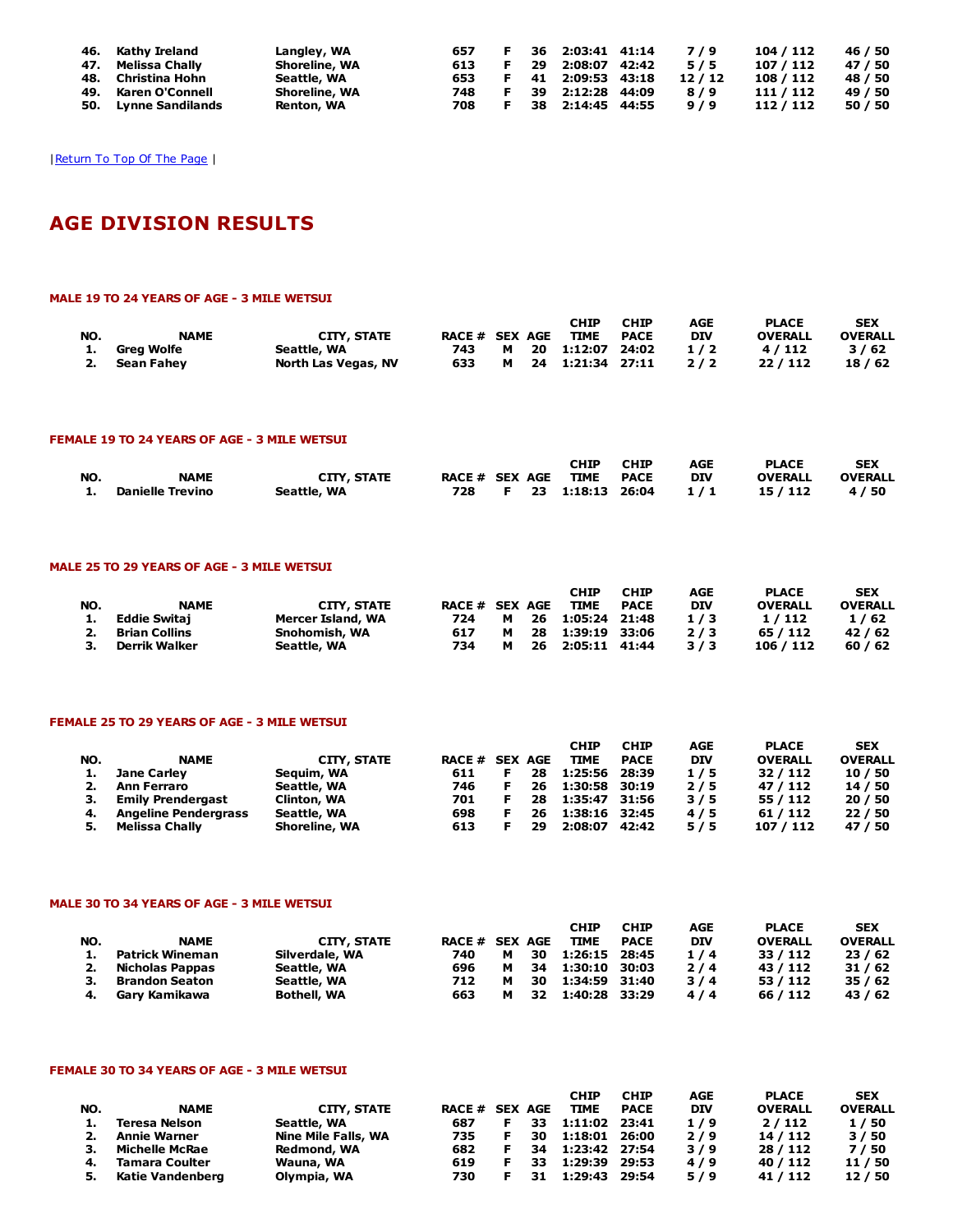| 6.<br>7. | Katherine Stangland<br>Rebecca Osborn      | Seattle, WA<br>Florence, MA                 | 721<br>695 | - F       | 33 1:47:26 35:49<br>30 1:47:33 35:51 | 6/9<br>7/9 | 80 / 112<br>81 / 112 | 30/50<br>31 / 50   |
|----------|--------------------------------------------|---------------------------------------------|------------|-----------|--------------------------------------|------------|----------------------|--------------------|
|          | 8. Catherine Johnson<br>9. Noelle Dwarzski | Seattle, WA<br><b>Bainbridge Island, WA</b> | 661<br>629 | F.<br>.F. | 33 1:50:54 36:58<br>32 1:56:52 38:57 | 8/9<br>9/9 | 86 / 112<br>97 / 112 | 35 / 50<br>43 / 50 |

#### MALE 35 TO 39 YEARS OF AGE - 3 MILE WETSUI

| NO. | <b>NAME</b>          | CITY, STATE         | <b>RACE # SEX AGE</b> |   |    | <b>CHIP</b><br><b>TIME</b> | <b>CHIP</b><br><b>PACE</b> | AGE<br><b>DIV</b> | <b>PLACE</b><br><b>OVERALL</b> | <b>SEX</b><br><b>OVERALL</b> |
|-----|----------------------|---------------------|-----------------------|---|----|----------------------------|----------------------------|-------------------|--------------------------------|------------------------------|
| ı.  | <b>James Devere</b>  | <b>Richland, WA</b> | 625                   | м | 38 | 1:22:58 27:39              |                            | 1/6               | 26/112                         | 21/62                        |
|     | <b>Matt Woare</b>    | Seattle, WA         | 742                   | м | 35 | 1:28:22 29:27              |                            | 2/6               | 39 / 112                       | 29/62                        |
| з.  | <b>Thomas Schulz</b> | Olympia, WA         | 710                   | м | 39 | 1:30:08                    | 30:03                      | 3/6               | 42/112                         | 30/62                        |
| 4.  | <b>Brian Guillen</b> | Issaquah, WA        | 645                   | м | 35 | 1:32:40                    | 30:53                      | 4/6               | 50/112                         | 34/62                        |
|     | <b>Adam Smith</b>    | Boise, ID           | 717                   | м | 39 | 1:59:39                    | 39:53                      | 5/6               | 102/112                        | 57/62                        |
| 6.  | Derek Ganzenmuller   | Seattle, WA         | 638                   | м | 39 | 2:04:59                    | 41:40                      | 6/6               | 105 / 112                      | 59/62                        |

### FEMALE 35 TO 39 YEARS OF AGE - 3 MILE WETSUI

|     |                                |                      |                |    |    | <b>CHIP</b>   | <b>CHIP</b> | AGE        | <b>PLACE</b>   | <b>SEX</b>     |
|-----|--------------------------------|----------------------|----------------|----|----|---------------|-------------|------------|----------------|----------------|
| NO. | <b>NAME</b>                    | CITY, STATE          | RACE # SEX AGE |    |    | <b>TIME</b>   | <b>PACE</b> | <b>DIV</b> | <b>OVERALL</b> | <b>OVERALL</b> |
|     | Marla Kaufman                  | Seattle, WA          | 664            | F  | 35 | 1:22:13       | 27:24       | 1/9        | 24/112         | 5/50           |
| 2.  | <b>Marion Dorer</b>            | Mercer Island, WA    | 627            |    | 37 | 1:32:30       | 30:50       | 2/9        | 49 / 112       | 16 / 50        |
| з.  | Kristi Eager                   | Langley, WA          | 630            | F. | 37 | 1:43:27       | 34:29       | 3/9        | 70 / 112       | 25/50          |
| 4.  | <b>Sarah Guthrie-Steinberg</b> | Langley, WA          | 646            |    | 36 | 1:48:02       | 36:01       | 4/9        | 82/112         | 32/50          |
| 5.  | <b>Amber Ricketts</b>          | Seattle, WA          | 706            | F  | 35 | 1:53:57 37:59 |             | 5/9        | 92/112         | 39 / 50        |
| 6.  | Amy Taylor                     | <b>Covington, WA</b> | 726            |    | 38 | 1:56:08       | 38:43       | $6/9$      | 95 / 112       | 42 / 50        |
| 7.  | <b>Kathy Ireland</b>           | Langley, WA          | 657            | F  | 36 | 2:03:41 41:14 |             | 7/9        | 104 / 112      | 46 / 50        |
| 8.  | Karen O'Connell                | Shoreline, WA        | 748            |    | 39 | 2:12:28       | 44:09       | 8/9        | 111 / 112      | 49 / 50        |
| 9.  | <b>Lynne Sandilands</b>        | Renton, WA           | 708            |    | 38 | 2:14:45       | 44:55       | 9/9        | 112/112        | 50 / 50        |

# MALE 40 TO 44 YEARS OF AGE - 3 MILE WETSUI

|     |                        |                    |               |                |    | <b>CHIP</b>   | <b>CHIP</b> | <b>AGE</b> | <b>PLACE</b>   | <b>SEX</b>     |
|-----|------------------------|--------------------|---------------|----------------|----|---------------|-------------|------------|----------------|----------------|
| NO. | <b>NAME</b>            | <b>CITY, STATE</b> | <b>RACE #</b> | <b>SEX AGE</b> |    | <b>TIME</b>   | <b>PACE</b> | <b>DIV</b> | <b>OVERALL</b> | <b>OVERALL</b> |
|     | <b>Bradford Axel</b>   | Seatlle, WA        | 747           | м              | 42 | 1:12:26       | 24:09       | 1/11       | 5/112          | 4/62           |
|     | Ta McCann              | Seattle, WA        | 679           | м              | 44 | 1:14:09       | 24:43       | 2/11       | 8/112          | 6/62           |
| з.  | <b>Craig Scrivner</b>  | Ellensburg, WA     | 711           | м              | 44 | 1:16:53       | 25:38       | 3/11       | 11 / 112       | 9/62           |
| 4.  | <b>Rob Dunlop</b>      | Seattle, WA        | 628           | м              | 43 | 1:17:40       | 25:53       | 4/11       | 13/112         | 11/62          |
| 5.  | Michael Klein          | Seattle, WA        | 745           | м              | 44 | 1:22:51 27:37 |             | 5/11       | 25 / 112       | 20/62          |
| 6.  | <b>Alan Florsheim</b>  | Issaquah, WA       | 637           | м              | 43 | 1:27:26       | 29:09       | 6/11       | 35 / 112       | 25/62          |
| 7.  | <b>Eric Clark</b>      | Shoreline, WA      | 616           | м              | 40 | 1:30:43       | 30:14       | 7/11       | 45 / 112       | 32 / 62        |
| 8.  | <b>Cary Clark</b>      | Boulder, CO        | 615           | м              | 42 | 1:30:57 30:19 |             | 8/11       | 46 / 112       | 33/62          |
| 9.  | <b>Anthony Reeves</b>  | Seattle, WA        | 704           | м              | 41 | 1:40:56 33:39 |             | 9/11       | 67 / 112       | 44 / 62        |
| 10. | <b>Tim Melbourne</b>   | Ellensburg, WA     | 684           | м              | 42 | 1:53:48 37:56 |             | 10/11      | 90/112         | 53 / 62        |
| 11. | <b>Michael Ribeiro</b> | South Hadley, MA   | 705           | м              | 42 | 2:00:11       | 40:04       | 11 / 11    | 103 / 112      | 58 / 62        |

#### FEMALE 40 TO 44 YEARS OF AGE - 3 MILE WETSUI

|     |                                     |                        |               |    |                | <b>CHIP</b>   | <b>CHIP</b> | AGE        | <b>PLACE</b>   | <b>SEX</b>     |
|-----|-------------------------------------|------------------------|---------------|----|----------------|---------------|-------------|------------|----------------|----------------|
| NO. | <b>NAME</b>                         | <b>CITY, STATE</b>     | <b>RACE #</b> |    | <b>SEX AGE</b> | <b>TIME</b>   | <b>PACE</b> | <b>DIV</b> | <b>OVERALL</b> | <b>OVERALL</b> |
|     | <b>Haleigh Werner</b>               | Olympia, WA            | 737           | F  | 41             | 1:13:34       | 24:31       | 1/12       | 6/112          | 2/50           |
|     | Geraldine Vander Haegen Olympia, WA |                        | 731           | F  | 43             | 1:23:39       | 27:53       | 2/12       | 27/112         | 6/50           |
|     | Susannah Iltis                      | <b>Bellevue, WA</b>    | 655           | F  | 41             | 1:24:29       | 28:10       | 3/12       | 30/112         | 8/50           |
| 4.  | Karin Gardner                       | Seattle, WA            | 639           |    | 41             | 1:24:43       | 28:14       | 4/12       | 31 / 112       | 9/50           |
| 5.  | <b>Carol Rav</b>                    | Seattle, WA            | 703           | F  | 44             | 1:31:04       | 30:21       | 5/12       | 48 / 112       | 15 / 50        |
| 6.  | <b>Kay Rawlings</b>                 | Seattle, WA            | 702           | F. | 42             | 1:35:05 31:42 |             | 6/12       | 54 / 112       | 19 / 50        |
|     | Madonna North                       | Lake Forest Park, WA   | 691           | F. | 44             | 1:44:21 34:47 |             | 7/12       | 73 / 112       | 26/50          |
| 8.  | <b>Timmion Nichols</b>              | Seattle, WA            | 688           | F. | 41             | 1:44:43       | 34:54       | 8/12       | 76 / 112       | 27/50          |
| 9.  | Mo Heck                             | <b>Woodinville, WA</b> | 651           | F  | 42             | 1:49:38       | 36:33       | 9/12       | 84 / 112       | 33 / 50        |
| 10. | <b>Shannon Kirk</b>                 | Renton, WA             | 667           | F. | 42             | 1:50:25       | 36:48       | 10/12      | 85 / 112       | 34 / 50        |
| 11. | Krista Loercher                     | Langley, WA            | 673           | F  | 40             | 1:53:54       | 37:58       | 11 / 12    | 91 / 112       | 38 / 50        |
| 12. | Christina Hohn                      | Seattle, WA            | 653           | F  | 41             | 2:09:53       | 43:18       | 12/12      | 108 / 112      | 48 / 50        |

#### MALE 45 TO 49 YEARS OF AGE - 3 MILE WETSUI

|           |             |                    |                       | СНІР        | <b>CHIP</b> | <b>AGE</b> | <b>PLACE</b>   | SEX            |
|-----------|-------------|--------------------|-----------------------|-------------|-------------|------------|----------------|----------------|
| <b>NO</b> | <b>NAME</b> | <b>CITY, STATE</b> | <b>RACE # SEX AGE</b> | <b>TIME</b> | PACE        | <b>DIV</b> | <b>OVERALL</b> | <b>OVERALL</b> |
| ____      |             |                    |                       |             |             |            |                |                |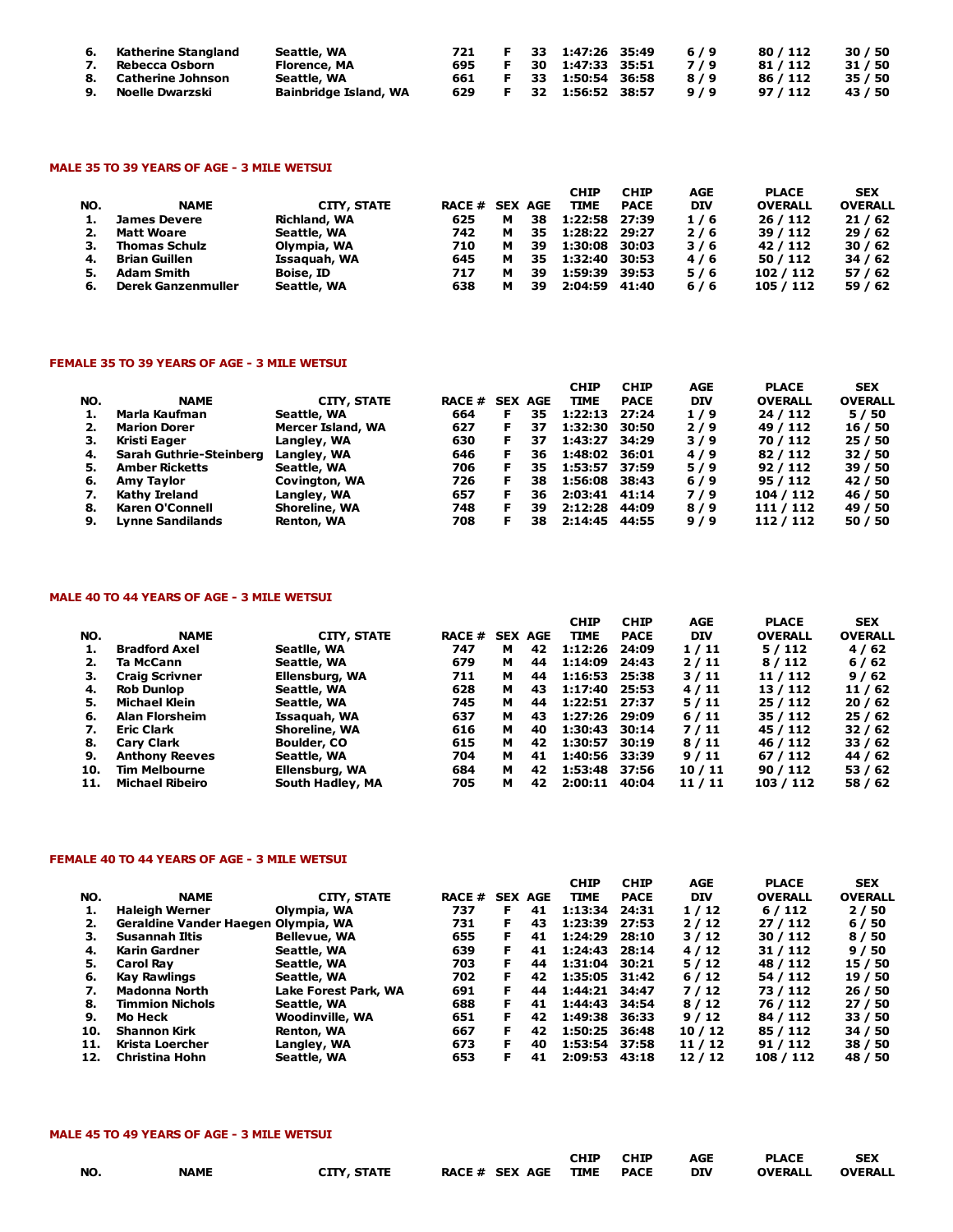| 1.  | Roger Marckel          | Issaguah, WA        | 675 | м | 47 | 1:14:40       | 24:53 | 1/16  | 9/112     | 7/62    |
|-----|------------------------|---------------------|-----|---|----|---------------|-------|-------|-----------|---------|
| 2.  | <b>Rich Seibert</b>    | Silverdale, WA      | 713 | м | 46 | 1:17:15 25:45 |       | 2/16  | 12/112    | 10/62   |
| з.  | <b>Trip Switzer</b>    | Seattle, WA         | 725 | м | 45 | 1:18:22       | 26:07 | 3/16  | 16 / 112  | 12/62   |
| 4.  | <b>Jose Collas</b>     | Seattle, WA         | 744 | м | 45 | 1:18:34       | 26:11 | 4/16  | 17/112    | 13 / 62 |
| 5.  | <b>Michael Pipta</b>   | <b>Bellevue, WA</b> | 700 | м | 45 | 1:18:41       | 26:14 | 5/16  | 18 / 112  | 14 / 62 |
| 6.  | <b>Carl Havnie</b>     | Sammamish, WA       | 650 | м | 49 | 1:19:48       | 26:36 | 6/16  | 19 / 112  | 15 / 62 |
| 7.  | Jim Lasersohn          | Seattle, WA         | 670 | м | 45 | 1:20:44       | 26:55 | 7/16  | 20/112    | 16/62   |
| 8.  | <b>Frank Striegl</b>   | Seattle, WA         | 722 | м | 46 | 1:24:01       | 28:00 | 8/16  | 29/112    | 22/62   |
| 9.  | <b>Steve Lahaie</b>    | Poulsbo, WA         | 669 | м | 47 | 1:36:14       | 32:05 | 9/16  | 56 / 112  | 36 / 62 |
| 10. | <b>Marc Lacrampe</b>   | Mercer Island, WA   | 668 | м | 48 | 1:37:06 32:22 |       | 10/16 | 58 / 112  | 38 / 62 |
| 11. | <b>Russ Silvestri</b>  | San Francisco, CA   | 716 | м | 48 | 1:41:05       | 33:42 | 11/16 | 68 / 112  | 45 / 62 |
| 12. | John Feiler            | Issaquah, WA        | 635 | м | 46 | 1:43:40       | 34:33 | 12/16 | 72/112    | 47 / 62 |
| 13. | <b>Scott Inveen</b>    | Gig Harbor, WA      | 656 | м | 48 | 1:48:17       | 36:06 | 13/16 | 83 / 112  | 51/62   |
| 14. | <b>Thomas Hawn</b>     | Seattle, WA         | 648 | м | 45 | 1:56:19       | 38:46 | 14/16 | 96/112    | 54/62   |
| 15. | Joel Adamo             | Seattle, WA         | 603 | м | 45 | 1:57:20       | 39:07 | 15/16 | 98 / 112  | 55 / 62 |
| 16. | <b>Jeffrey Crombie</b> | Seattle, WA         | 621 | м | 48 | 2:09:58       | 43:19 | 16/16 | 109 / 112 | 61/62   |

#### FEMALE 45 TO 49 YEARS OF AGE - 3 MILE WETSUI

|     |                       |                        |                |    | <b>CHIP</b>   | <b>CHIP</b> | AGE        | <b>PLACE</b>   | <b>SEX</b>     |
|-----|-----------------------|------------------------|----------------|----|---------------|-------------|------------|----------------|----------------|
| NO. | <b>NAME</b>           | CITY, STATE            | RACE # SEX AGE |    | <b>TIME</b>   | <b>PACE</b> | <b>DIV</b> | <b>OVERALL</b> | <b>OVERALL</b> |
|     | Tatyana Mishel        | Seattle, WA            | 685            | 46 | 1:30:40       | 30:13       | 1/6        | 44 / 112       | 13 / 50        |
|     | Sara Graham           | <b>Woodinville, WA</b> | 642            | 47 | 1:33:39 31:13 |             | 2/6        | 51 / 112       | 17 / 50        |
|     | <b>Lee Spencer</b>    | Seatac, WA             | 719            | 49 | 1:42:19 34:06 |             | 3/6        | 69 / 112       | 24 / 50        |
| 4.  | Melissa Manning       | Seattle, WA            | 749            | 47 | 1:44:44 34:55 |             | 4/6        | 77 / 112       | 28 / 50        |
| 5.  | <b>Heather Burger</b> | Bainbridge Island, WA  | 610            | 48 | 1:45:01 35:00 |             | 5/6        | 79 / 112       | 29/50          |
|     | Alisa Blitz-Seibert   | Silverdale, WA         | 605            | 46 | 1:58:57       | 39:39       | 6/6        | 100 / 112      | 45 / 50        |

# MALE 50 TO 54 YEARS OF AGE - 3 MILE WETSUI

|     |                          |                   |                |   |    | <b>CHIP</b>   | <b>CHIP</b> | AGE        | <b>PLACE</b>   | <b>SEX</b>     |
|-----|--------------------------|-------------------|----------------|---|----|---------------|-------------|------------|----------------|----------------|
| NO. | <b>NAME</b>              | CITY, STATE       | RACE # SEX AGE |   |    | <b>TIME</b>   | <b>PACE</b> | <b>DIV</b> | <b>OVERALL</b> | <b>OVERALL</b> |
|     | <b>Thomas Grandine</b>   | Issaquah, WA      | 643            | м | 51 | 1:11:21 23:47 |             | 1/7        | 3/112          | 2/62           |
| 2.  | <b>Michael Jones</b>     | Seattle, WA       | 662            | м | 50 | 1:21:50 27:17 |             | 2/7        | 23/112         | 19/62          |
| з.  | Philip Pearl             | Flagstaff, AZ     | 697            | м | 52 | 1:27:47 29:16 |             | 3/7        | 36/112         | 26/62          |
| 4.  | <b>Mark Collins</b>      | Snohomsih, WA     | 618            | м | 52 | 1:36:38 32:13 |             | 4/7        | 57 / 112       | 37/62          |
| 5.  | David Witus              | Mercer Island, WA | 741            | м | 53 | 1:38:30 32:50 |             | 5/7        | 63 / 112       | 40 / 62        |
| 6.  | <b>Scot Sanborn</b>      | Seatac, WA        | 707            | м | 52 | 1:58:59 39:40 |             | $6/7$      | 101 / 112      | 56/62          |
| 7.  | <b>Eugene Whitlinger</b> | Federal Way, WA   | 739            |   | 51 | 2:12:18       | 44:06       | 7/7        | 110 / 112      | 62/62          |

#### FEMALE 50 TO 54 YEARS OF AGE - 3 MILE WETSUI

|     |                       |                              |                |     | <b>CHIP</b>   | <b>CHIP</b> | AGE        | <b>PLACE</b>   | <b>SEX</b>     |
|-----|-----------------------|------------------------------|----------------|-----|---------------|-------------|------------|----------------|----------------|
| NO. | <b>NAME</b>           | CITY, STATE                  | RACE # SEX AGE |     | <b>TIME</b>   | <b>PACE</b> | <b>DIV</b> | <b>OVERALL</b> | <b>OVERALL</b> |
|     | <b>Caroline Brown</b> | Seattle, WA                  | 609            | 53. | 1:38:21 32:47 |             | 1/4        | 62/112         | 23/50          |
|     | 2. Brenda Nixdorf     | Seattle, WA                  | 689            | 52  | 1:51:16 37:05 |             | $2/4$      | 88 / 112       | 37/50          |
|     | Anna Grunwald         | <b>Bainbridge Island, WA</b> | 644            | 50  | 1:55:37 38:32 |             | 3/4        | 94 / 112       | 41 / 50        |
|     | Jan Fick              | <b>Bainbridge Island, WA</b> | 636            | 54  | 1:57:26 39:09 |             | 4/4        | 99 / 112       | 44 / 50        |

# MALE 55 TO 59 YEARS OF AGE - 3 MILE WETSUI

|     |                         |                              |                |   |    | <b>CHIP</b>   | <b>CHIP</b> | AGE        | <b>PLACE</b>   | <b>SEX</b>     |
|-----|-------------------------|------------------------------|----------------|---|----|---------------|-------------|------------|----------------|----------------|
| NO. | <b>NAME</b>             | CITY, STATE                  | RACE # SEX AGE |   |    | <b>TIME</b>   | <b>PACE</b> | <b>DIV</b> | <b>OVERALL</b> | <b>OVERALL</b> |
|     | William Penn            | Olympia, WA                  | 699            | м | 58 | 1:15:18 25:06 |             | 1/9        | 10 / 112       | 8/62           |
|     | John De Wit             | Clinton, WA                  | 624            | м | 57 | 1:21:06 27:02 |             | 2/9        | 21 / 112       | 17/62          |
| з.  | Orlando Boleda          | <b>Bainbridge Island, WA</b> | 607            | м | 55 | 1:26:30       | 28:50       | 3/9        | 34 / 112       | 24/62          |
| 4.  | <b>Howard Jess</b>      | Mercer Island, WA            | 660            | м | 58 | 1:27:52 29:17 |             | 4/9        | 37 / 112       | 27/62          |
| 5.  | <b>Richard Hardesty</b> | <b>Bellevue, WA</b>          | 647            | м | 56 | 1:28:11 29:24 |             | 5/9        | 38 / 112       | 28/62          |
| 6.  | <b>Tyler Dalton</b>     | Bellingham, WA               | 622            | м | 55 | 1:37:28 32:29 |             | 6/9        | 59 / 112       | 39/62          |
| 7.  | Gary Kelsberg           | Seattle, WA                  | 665            | м | 55 | 1:39:08       | 33:03       | 7/9        | 64 / 112       | 41 / 62        |
| 8.  | <b>Chuck Cathey</b>     | Seattle, WA                  | 612            | м | 57 | 1:43:30       | 34:30       | 8/9        | 71/112         | 46 / 62        |
| 9.  | <b>Kennard Goodman</b>  | <b>Bainbridge Island, WA</b> | 640            | м | 56 | 1:44:37       | 34:52       | $9/9$      | 75 / 112       | 49 / 62        |

#### FEMALE 55 TO 59 YEARS OF AGE - 3 MILE WETSUI

|     |             |             |                          | <b>CHIP</b> | CHIP | <b>AGE</b> | <b>PLACE</b>   | <b>SEX</b>     |
|-----|-------------|-------------|--------------------------|-------------|------|------------|----------------|----------------|
| NO. | <b>NAME</b> | CITY, STATE | RACE # SEX AGE TIME PACE |             |      | <b>DIV</b> | <b>OVERALL</b> | <b>OVERALL</b> |